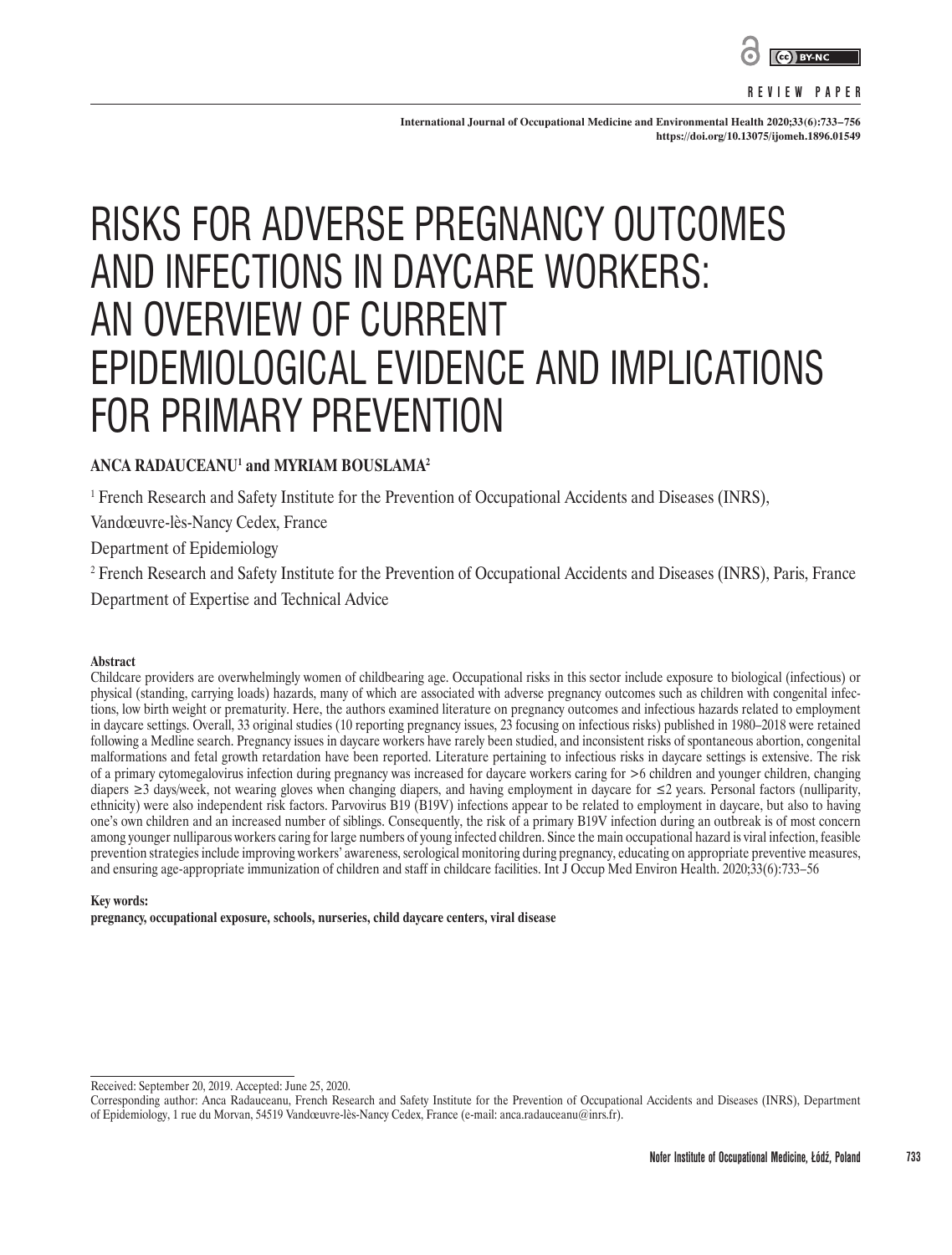#### **INTRODUCTION**

In the last century, women's participation in the workforce of industrialized countries has risen substantially and, as a consequence, working during pregnancy has become more common [1]. Maternal employment in specific occupational groups may potentially affect all stages of pregnancy, with increased risks of fetal death, birth defects, preterm delivery, intrauterine growth restriction, as well as long-term effects in the offspring.

The numbers of female workers in the healthcare and daycare sectors are rapidly increasing worldwide, and childcare is a profession where women of reproductive age are more likely to be employed [1,2]. Although the risk of adverse reproductive outcomes has been extensively assessed among healthcare workers [3,4], few studies have reported on adverse pregnancy outcomes in daycare and nursery staff. Childcare workers are mainly exposed to biological, physical and chemical hazards in their workplaces as part of care, recreational and janitorial tasks. Since childcare workers are frequently exposed to numerous excreta-borne viruses, such as cytomegalovirus (CMV), parvovirus B19 (B19V), varicella-zoster virus (VZV), and rubella virus, most research conducted to date has examined the risks for pregnancy related to viral infections. Congenital infections may cause serious fetal diseases, such as cognitive and motor deficits, visual or hearing impairments, central nervous system diseases (CMV), fetal hydrops or fetal death (B19V), miscarriage or congenital abnormalities (VZV), deafness, cataracts, microcephaly and other congenital birth defects (rubella virus) [5,6].

Just as a point of interest, the risk of maternal infections with CMV during pregnancy has been reported to be increased among women employed in childcare centers, whereas CMV seronegative hospital workers caring for young children and infants are not at an increased risk [7].

Physical effort exerted by daycare staff may be designated as a "moderate" to "high" physical load [8] but, to the best of the authors' knowledge, no published studies present the effects of physical demands on pregnancy issues specifically for daycare workers. Workers in the childcare sector are exposed to psychosocial factors, such as job stress [9], but no data about the effects of work-related stress on pregnancy outcomes in childcare staff have been reported.

The objective of this review was to give an overview of previously published literature on the risk of adverse pregnancy outcomes and infectious hazards related to maternal employment in daycare settings. Accordingly, some issues of interest, such as preventing infections and protecting pregnant caregivers, were discussed.

#### **METHODS**

#### **Literature search strategy**

Published literature was identified through a Medline database electronic search. Articles relating to adverse pregnancy outcomes and risks for infections in daycare settings were identified. The search was carried out according to PRISMA guidelines [10], and was restricted to the period of 1980–2018 and to articles published in English.

The search strategy was mainly constructed using MeSH terms and additional queries with freely-selected texts (without MeSH terms). The exposed population was identified through the following MeSH terms: "child day care centers" or "nurseries" associated with "occupational exposure" or "risk factors" or "maternal exposure" or "virus disease." The outcomes of interest were selected using the following MeSH terms: "pregnancy," "pregnancy outcome," "congenital abnormalities," "abortion, spontaneous," "fetal death," "stillbirth," "premature birth," and "infant, premature." Adverse effects on fertility and menstrual function were not addressed in this article.

Additional articles were searched using the following words as search terms: "working/employment/work activity/infection" in combination with "day care/child care/child day/ kindergarten/nursery" and with "pregnancy," "pregnancy/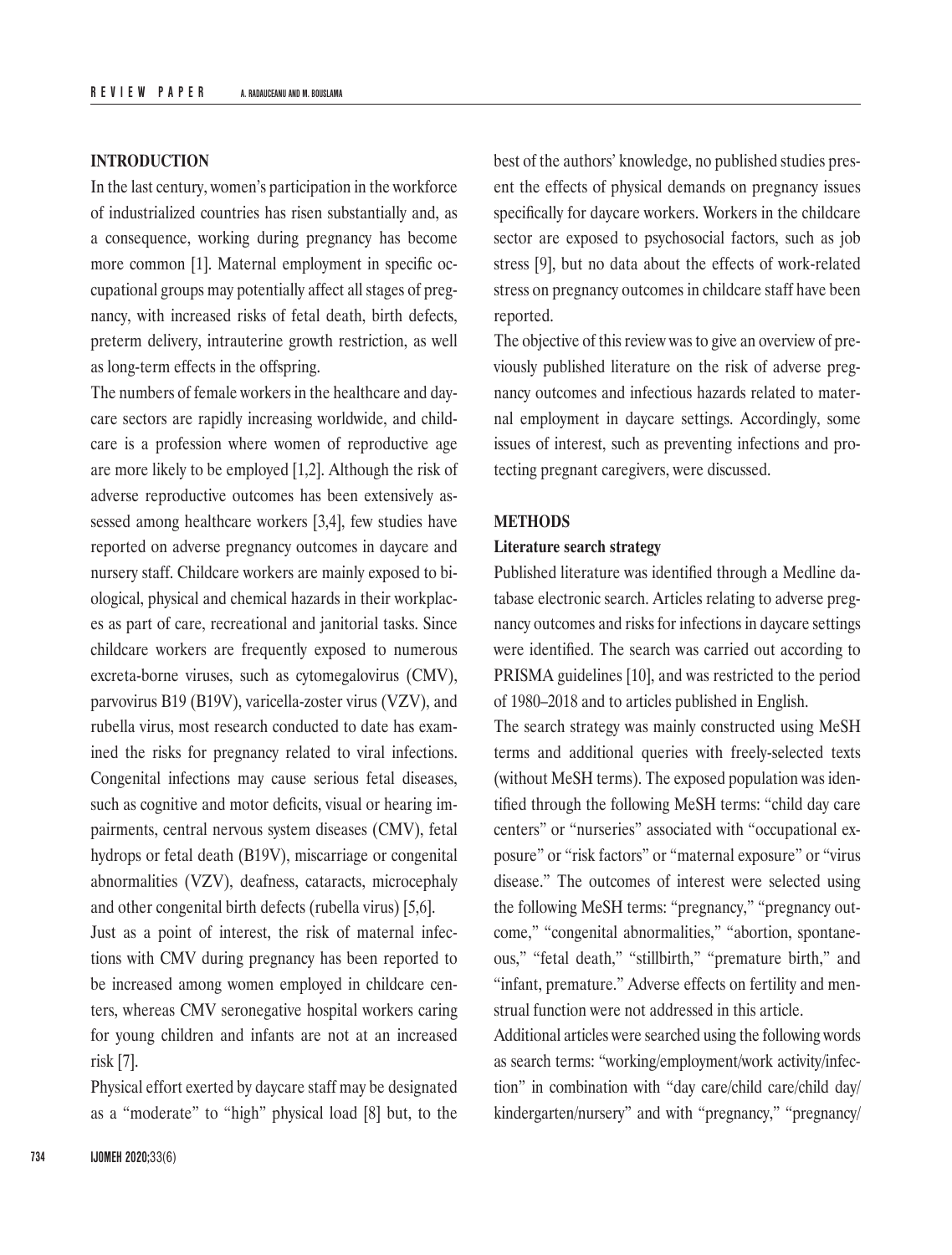reproductive outcome," "reproductive risk," "spontaneous/ threatened abortion," "miscarriages," "stillbirths," "fetal/ infant death," "embryonic/fetal/pregnancy loss," "perinatal death," "birth defects," "congenital malformations/defects/ anomalies," "low birth weight," "small/large for gestational age," "preterm/premature birth/delivery/labor," "postterm delivery," "sex ratio," "ratio of male/female births," and "offspring." Finally, some articles were identified from the reference lists of relevant articles.

## **Eligibility criteria**

# Article selection

Observational studies, such as cohort, case-control, and cross-sectional studies, as well as short communications focusing on pregnancy outcomes or occupational risks of infections in daycare, nursery and kindergarten staff, were included.

## Study population

The exposed population had to be employed in daycare centers, kindergartens and nurseries, and clearly identified as female childcare providers. So, exposure was based on the job title within daycare settings. Most populations were pregnant women, with the exception of some research relating to occupational risks of infections (seroprevalence and seroconversion studies), in which all female daycare workers were included.

#### Occupational risk estimates

Only studies with reported risk estimates were retained: the ratio of observed to expected numbers of adverse issues (O/E), the relative risk (RR), the odds ratio (OR), the hazard ratio (HR), or the prevalence ratio (PR).

#### Quality assessment

Quality assessment of observational research was guided by the Strengthening and Reporting of Observational Studies in Epidemiology (STROBE) statement recommendations [11], a checklist of 22 items required to assess the studies' strengths and weaknesses. The items relate to the title, abstract, introduction, methods, results and funding sources. To be included in the overview, studies had to include at least 11 of the 22 items on the STROBE statement checklist.

#### **Exclusion criteria**

Factors other than work may affect the risk of adverse pregnancy outcomes [12]. These potential confounding factors are delivery age, infections and drug treatment during pregnancy, medical and obstetric history, smoking and drinking habits, education and family income, nutrition, etc. To minimize the risk of bias, these variables should be taken into account in statistical analyses whenever they are available. When factors related to mothers' medical history and lifestyle are not available, the selection of a comparison group may control these potential confounders [13].

Studies not including non-occupational variables or a comparison group were excluded, with the exception of descriptive studies relating to the risks of infections based on seroprevalence/seroconversion rates during endemic/ epidemic periods not requiring controls.

As the epidemiology of infectious risks differs between developed and developing countries, studies conducted in developing countries were also excluded [14].

# **Summary of a literature overview**

The results presented in the studies reviewed are summarized in Tables 1, 2 and 3 listing the country of investigation, the study reference (first author, year), the study population, the type of study, the key adverse outcome(s), the occupational risk estimate, and comments on potential bias and weaknesses of the studies. Both authors examined these articles for items such as the study design, the study population, key outcomes, statistical analysis, covariates considered, and the quality of the study.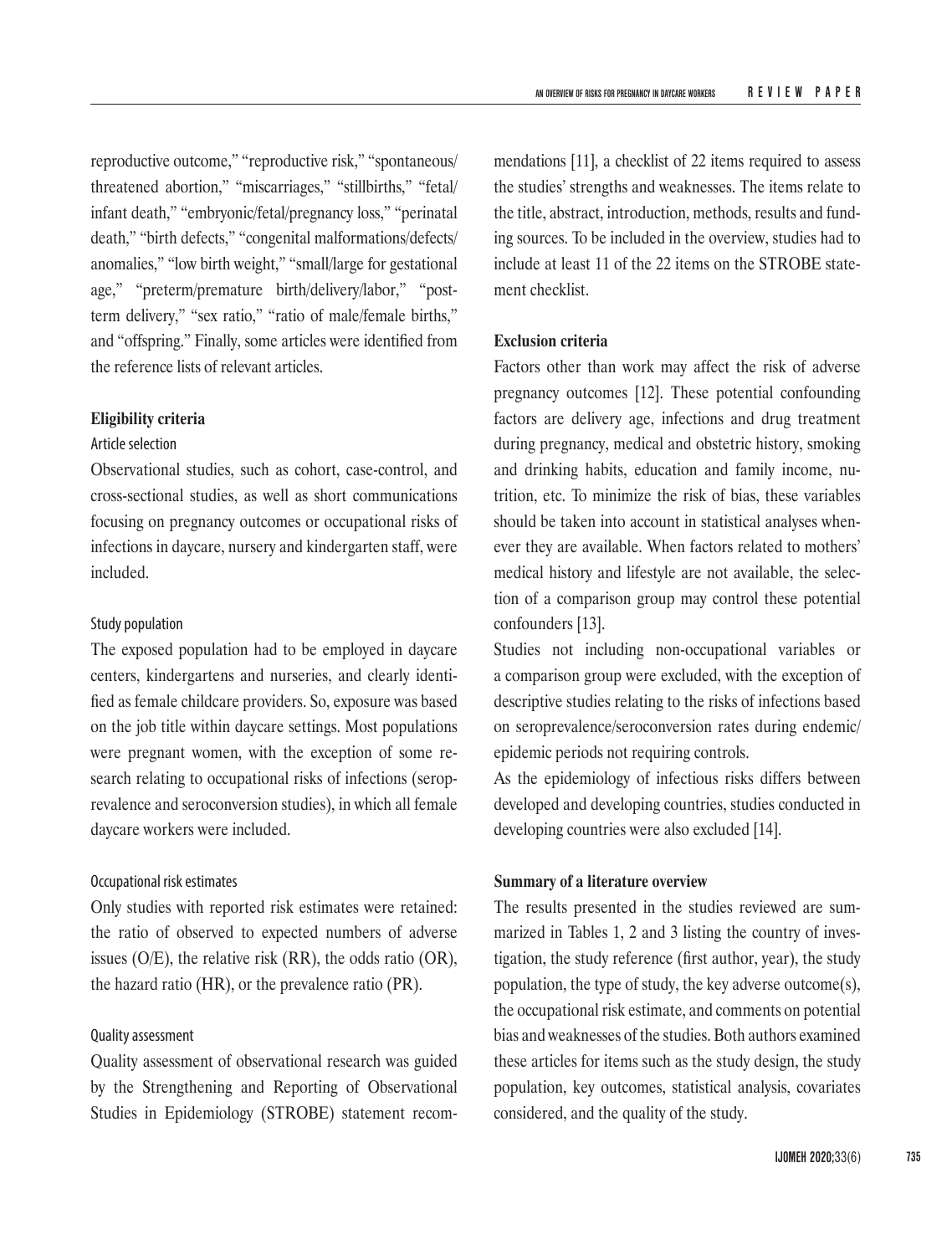|         |                                   | Study                |                           |                                                                                                                                                                                                                                                                                                           |                                                                                                                                                                         |                                                                                                                                                                            |
|---------|-----------------------------------|----------------------|---------------------------|-----------------------------------------------------------------------------------------------------------------------------------------------------------------------------------------------------------------------------------------------------------------------------------------------------------|-------------------------------------------------------------------------------------------------------------------------------------------------------------------------|----------------------------------------------------------------------------------------------------------------------------------------------------------------------------|
| Country | Reference                         | population           | Type of study             | Key adverse outcome(s)                                                                                                                                                                                                                                                                                    | Occupational risk estimate                                                                                                                                              | Comments on potential bias and limitations                                                                                                                                 |
| Canada  | McDonald<br>et al.,<br>1987 [16]  | childcare<br>workers | based cohort<br>hospital- | adverse pregnancy<br>outcomes                                                                                                                                                                                                                                                                             | O/E congenital defects:<br>2.19 ( $p < 0.01$ )                                                                                                                          | bined (215 pregnancies), potentially inducing<br>the participation rate not reported ("refusals<br>current and previous pregnancies were com-<br>were rare"<br>recall bias |
| Canada  | McDonald<br>et al.,<br>1988 [15]  | childcare<br>workers | based cohort<br>hospital- | congenital defects<br>$\overline{1}$                                                                                                                                                                                                                                                                      | O/E congenital defects:<br>1.84 (n.s.)                                                                                                                                  | the study was probably underpowered to detect<br>risk in this small occupational group (221 preg-<br>nancies)                                                              |
| Canada  | McDonald<br>et al.,<br>1988 [17]  | childcare<br>workers | based cohort<br>hospital- | fetal death<br>$\mathbf{I}$                                                                                                                                                                                                                                                                               | O/E spontaneous abortion:<br>O/E spontaneous abortion<br>O/E still<br>births $\geq$ 28 weeks:<br>16-28 weeks: 1.19 (n.s.)<br><16 weeks: $0.88$ (n.s.);<br>$1.13$ (n.s.) | the study was probably underpowered to detect<br>risk in this small occupational group (79 preg-<br>nancies)                                                               |
| Canada  | McDonald<br>et al.,<br>1988 [18]  | childcare<br>workers | based cohort<br>hospital- | prematurity                                                                                                                                                                                                                                                                                               | $-37$ weeks): 1.32 (n.s.);<br>O/E low birth weight<br>$(52500 \text{ g})$ : 1.16 (n.s.)<br>O/E preterm births                                                           | the study was probably underpowered to detect<br>risk in this small occupational group (117 preg-<br>nancies)                                                              |
| Canada  | Armstrong<br>et al.,<br>1989 [20] | childcare<br>workers | based cohort<br>hospital- | tobacco and alcohol<br>ables: maternal age,<br>also for gestational<br>spontaneous abor-<br>gravidity, previous<br>tion, ethnic group,<br>weight accounting<br>confounding vari-<br>height, education,<br>ing the following<br>weight consider-<br>predicted birth<br>predicted birth<br>consumption<br>I | percent of predicted birth<br>percent of predicted birth<br>weight 96.7 (90% CI:<br>weight 97.4 (90% CI:<br>94.1–99.3) ( $p < 0.05$ )<br>$(50.0 > 4)$ ( $(9.99.9)$ )    | mates of risks of retarded fetal growth or short<br>the mean indices of predicted birth weight are<br>more difficult to directly interpret than esti-<br>gestation         |

**REVIEW PAPER A. RADAUCEANU AND M. BOUSLAMA**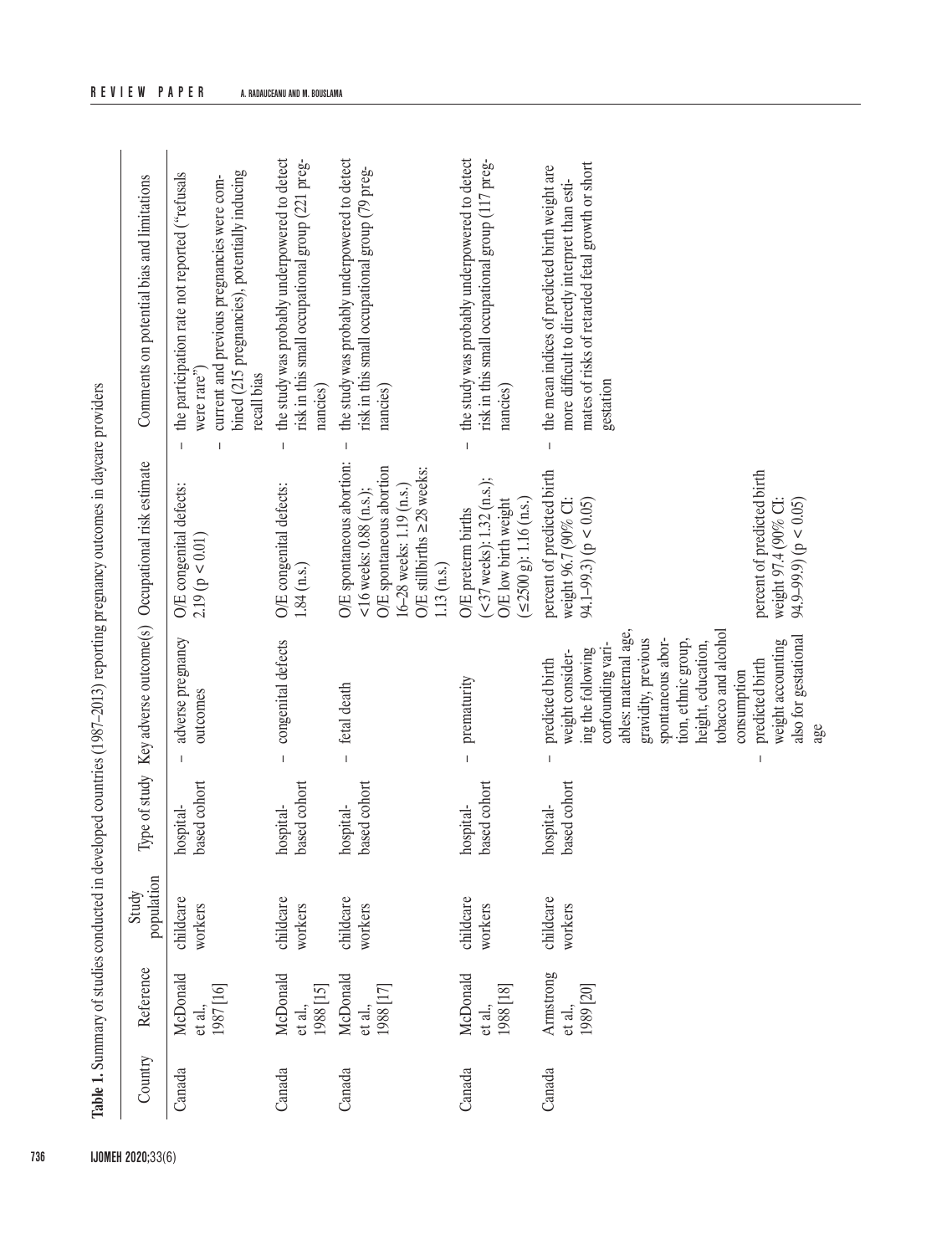| 1721), 23 were childcare workers (central nerv-<br>ous system cancer) and 19 kindergarten heads<br>data from cancer register records; the refer-<br>ence group consisted in population controls<br>of all mothers included in the analysis $(N =$<br>(sympathetic nervous system cancer)<br>(including non-working controls) | "cases" were pregnancies ending up in sponta-<br>exposure was arbitrarily characterized by work<br>neous abortions (27 exposed and 7 unexposed)<br>statistical analyses examining pregnancies (ex-<br>case-control design with internal controls and<br>worked in day nurseries were assessed (recall<br>nancies irrespective of whether the mothers<br>as a child-minder in day nurseries; all preg-<br>and "controls" were all other pregnancies<br>response rate: 78.4% (280/357 women)<br>posed) rather than the mothers<br>bias) | atopic dermatitis was diagnosed using an algo-<br>maternal employment in childcare institutions<br>from the control group ( $N = 29256$ infants)<br>the study group ( $N = 2215$ infants) differed<br>no objective diagnosis of infant wheeze and<br>with regard to maternal parameters (atopic<br>18 months of age, thus long-term effects of<br>on atopic diseases later in life could not be<br>atopic dermatitis was performed; however,<br>infants were followed up from birth to<br>rithm based on a specialist evaluation<br>disease, income bracket)<br>assessed |
|------------------------------------------------------------------------------------------------------------------------------------------------------------------------------------------------------------------------------------------------------------------------------------------------------------------------------|---------------------------------------------------------------------------------------------------------------------------------------------------------------------------------------------------------------------------------------------------------------------------------------------------------------------------------------------------------------------------------------------------------------------------------------------------------------------------------------------------------------------------------------|--------------------------------------------------------------------------------------------------------------------------------------------------------------------------------------------------------------------------------------------------------------------------------------------------------------------------------------------------------------------------------------------------------------------------------------------------------------------------------------------------------------------------------------------------------------------------|
|                                                                                                                                                                                                                                                                                                                              | $\overline{1}$                                                                                                                                                                                                                                                                                                                                                                                                                                                                                                                        |                                                                                                                                                                                                                                                                                                                                                                                                                                                                                                                                                                          |
| central nervous system<br>cancer: 1.7 ( $p < 0.05$ );<br>sympathetic nervous<br>system cancer: 1.7<br>(p < 0.05)<br>OR for:<br>$\mathbf{I}$                                                                                                                                                                                  | strong uterine contractions)<br>spontaneous abortion rate<br>(extensive bleeding and/or<br>$2.5(1.07-5.84)(p = 0.03)$<br>in exposed vs. unexposed<br>in exposed vs. unexposed<br>threatened abortions<br>vs. $3.9\%$ (p < 0.05);<br>pregnancies: 11.7%<br>pregnancies: $RR =$                                                                                                                                                                                                                                                         | RR (95% CI): 1.03 (0.81–<br>1.31)/0.95 (0.77–1.19)<br>RR (95% CI): 1.15 (0.96–<br>1.37)<br>0.94 (0.82–1.09)<br>RR (95% CI): 1.37 (1.05–<br>1.77)(0.95 (0.78–1.16)                                                                                                                                                                                                                                                                                                                                                                                                        |
| cancer in the off-<br>spring (before<br>the age of 15)                                                                                                                                                                                                                                                                       | spontaneous abor-<br>tions                                                                                                                                                                                                                                                                                                                                                                                                                                                                                                            | wheeze in first born<br>atopic dermatitis in<br>infants/infants with<br>infants with older<br>infants with older<br>first born infants/<br>first born infants/<br>infant wheeze in<br>recurrent infant<br>older siblings<br>siblings<br>siblings<br>$\mathsf I$                                                                                                                                                                                                                                                                                                          |
| based record-<br>control study<br>linkage case-<br>population-                                                                                                                                                                                                                                                               | retrospective<br>day nursery<br>population<br>sectional<br>cross-                                                                                                                                                                                                                                                                                                                                                                                                                                                                     | register-based<br>prospective<br>cohort                                                                                                                                                                                                                                                                                                                                                                                                                                                                                                                                  |
| kindergarten<br>workers and<br>childcare<br>heads                                                                                                                                                                                                                                                                            | day nurseries<br>workers in                                                                                                                                                                                                                                                                                                                                                                                                                                                                                                           | employed<br>in childcare<br>institutions<br>mothers                                                                                                                                                                                                                                                                                                                                                                                                                                                                                                                      |
| Olsen et al.,<br>1991 [25]                                                                                                                                                                                                                                                                                                   | Göthe et al.,<br>1992 [22]                                                                                                                                                                                                                                                                                                                                                                                                                                                                                                            | 2008 [26]<br>Hersoug<br>et al.,                                                                                                                                                                                                                                                                                                                                                                                                                                                                                                                                          |
| Denmark                                                                                                                                                                                                                                                                                                                      | Sweden                                                                                                                                                                                                                                                                                                                                                                                                                                                                                                                                | Denmark                                                                                                                                                                                                                                                                                                                                                                                                                                                                                                                                                                  |

**IJOMEH 2020;**33(6) **737**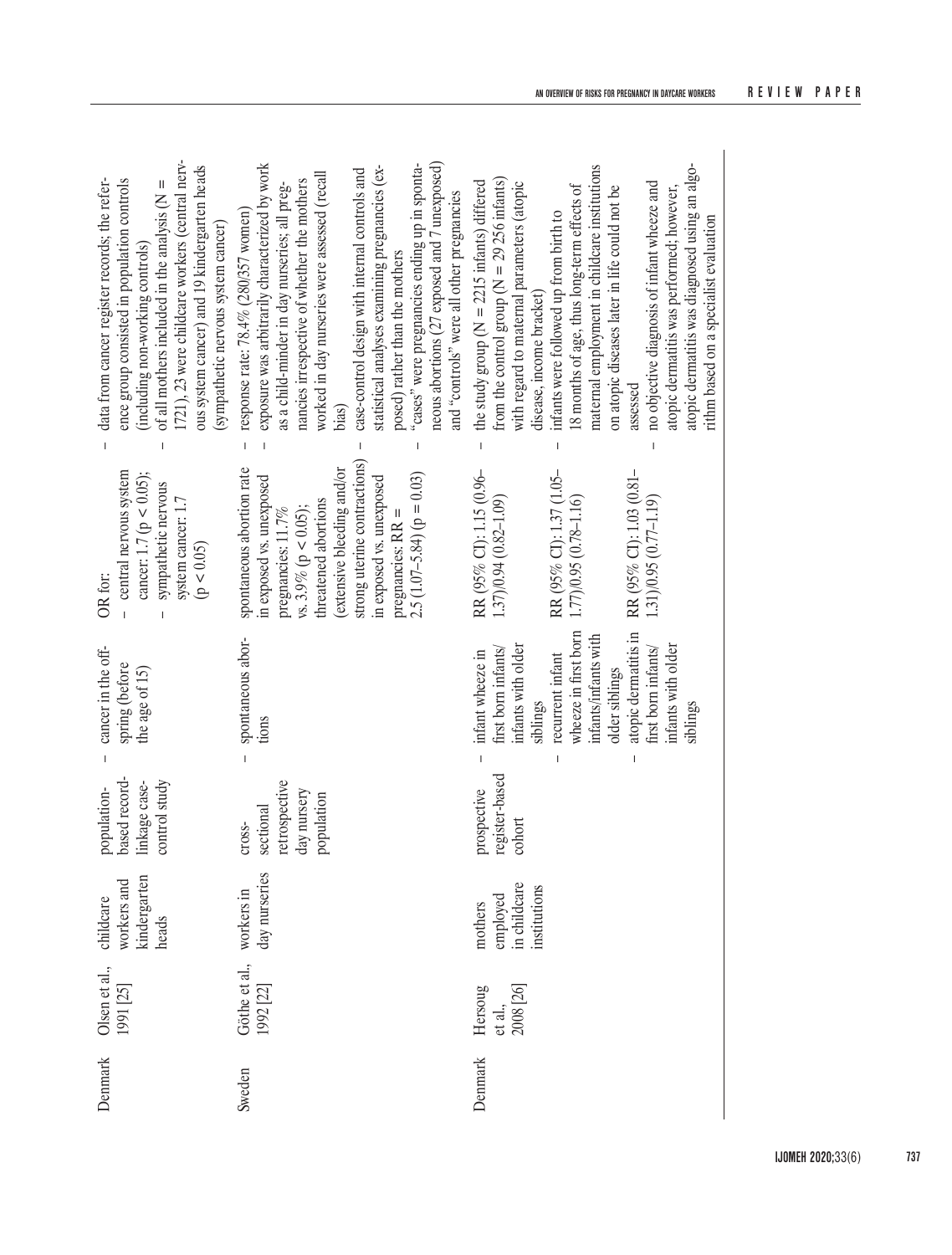| recall bias as a telephone interview was con-<br>for preschool teachers ( $N = 194$ ), cataract<br>ducted between 6 weeks and 2 years after<br>no significant increased risk of cleft lip<br>and reference group, respectively<br>the delivery date<br>birth defects<br>$\overline{\phantom{a}}$<br>$\mathbf{I}$<br>OR (95% CI) determined<br>by logistic regression for:<br>$(1.29-9.19) (p < 0.05)$<br>$(1.02 - 2.94)$ ( $p < 0.05$ )<br>congenital malforma-<br>tion: 1.10 (0.92-1.32)<br>out cleft palate: 1.73<br>perinatal death: 0.91<br>small for gestational<br>age: 1.01 (0.91-1.12)<br>preterm birth: 0.91<br>cleft lip with/with-<br>$(0.62 - 1.34)$ (n.s.)<br>$(0.79 - 1.06)$ (n.s.)<br>OR (95% CI) for:<br>cataract: 3.44<br>(n.s.)<br>(n.s.)<br>HR - hazard ratio; PR - prevalence ratio; O/E - ratio of observed to expected numbers of adverse issues<br>pregnancy outcomes<br>major birth defects<br>register-based<br>population-<br>based ongoing<br>cohort study<br>case-control<br>multicenter<br>study<br>Threshold for statistical significance, $p < 0.05$<br>preschool<br>teachers<br>workers<br>daycare<br>n.s. - not statistically significant.<br>Lin et al.,<br>2013 [24]<br>2010 [23]<br>Riipinen<br>et al.,<br>Finland<br>USA | Country | Reference                  | population<br>Study                        |                              | Type of study Key adverse outcome(s) | Occupational risk estimate                                                                                              | Comments on potential bias and limitations                                                                                                                                                            |
|---------------------------------------------------------------------------------------------------------------------------------------------------------------------------------------------------------------------------------------------------------------------------------------------------------------------------------------------------------------------------------------------------------------------------------------------------------------------------------------------------------------------------------------------------------------------------------------------------------------------------------------------------------------------------------------------------------------------------------------------------------------------------------------------------------------------------------------------------------------------------------------------------------------------------------------------------------------------------------------------------------------------------------------------------------------------------------------------------------------------------------------------------------------------------------------------------------------------------------------------------------------|---------|----------------------------|--------------------------------------------|------------------------------|--------------------------------------|-------------------------------------------------------------------------------------------------------------------------|-------------------------------------------------------------------------------------------------------------------------------------------------------------------------------------------------------|
|                                                                                                                                                                                                                                                                                                                                                                                                                                                                                                                                                                                                                                                                                                                                                                                                                                                                                                                                                                                                                                                                                                                                                                                                                                                               |         |                            |                                            |                              |                                      |                                                                                                                         | data from records (links to national registers):<br>13 299 and 12 182 singleton births in the study                                                                                                   |
|                                                                                                                                                                                                                                                                                                                                                                                                                                                                                                                                                                                                                                                                                                                                                                                                                                                                                                                                                                                                                                                                                                                                                                                                                                                               |         |                            |                                            |                              |                                      |                                                                                                                         | further stability of the effect estimates showed<br>$(N = 5)$ and cleft lip $(N = 21)$ were the major<br>response rate: 66% (69% cases, 65% controls)<br>Bayesian analysis was conducted to allow for |
|                                                                                                                                                                                                                                                                                                                                                                                                                                                                                                                                                                                                                                                                                                                                                                                                                                                                                                                                                                                                                                                                                                                                                                                                                                                               |         |                            |                                            |                              |                                      |                                                                                                                         |                                                                                                                                                                                                       |
|                                                                                                                                                                                                                                                                                                                                                                                                                                                                                                                                                                                                                                                                                                                                                                                                                                                                                                                                                                                                                                                                                                                                                                                                                                                               | Country | Reference                  | population                                 | Type of study                | outcome(s)                           | Occupational risk estimate                                                                                              | Comments on potential biases and limitations                                                                                                                                                          |
| Key adverse<br>Study                                                                                                                                                                                                                                                                                                                                                                                                                                                                                                                                                                                                                                                                                                                                                                                                                                                                                                                                                                                                                                                                                                                                                                                                                                          | Italy   | Volpi et al.,<br>1988 [39] | in daycare<br>workers<br>centers<br>female | sectional<br>cross-<br>study | CMV sero-<br>prevalence              | CMV seropositivity rate: 96.4%<br>in daycare workers comparable<br>with the seropositivity rate in<br>controls $(85\%)$ | the control group differed from the study group<br>a relatively small sample size $(N = 82$ female<br>in terms of the socioeconomic status (house-<br>educators)                                      |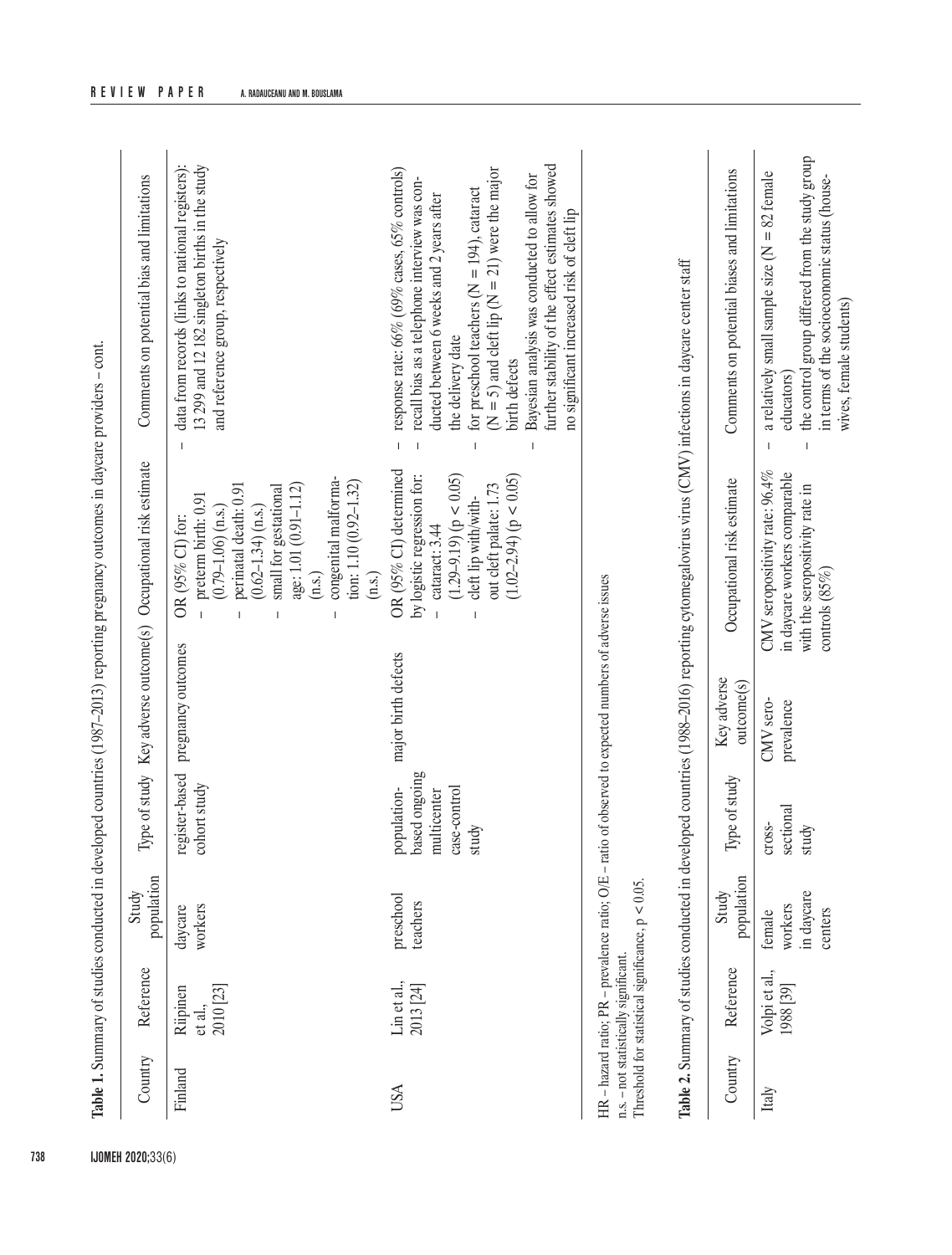| few confounding variables taken into account,<br>daycare workers ( $N = 610$ ) in terms of the so-<br>workers with unspecified duties differed from<br>characteristics of individuals not available for<br>no information about workers' own children;<br>the control (comparison) group of hospital<br>cioeconomic category<br>follow-up     | care centers, and exhibited certain demograph-<br>adjusted for some important confounders (age,<br>ic differences, although statistical models were<br>workers ( $N = 509$ ) were employed in 32 day-<br>ethnic background, gravidity) | of the 156 seronegative workers were available<br>among the 252 daycare providers includ-<br>ed, 96 were seropositive; only 82 (53%)<br>for follow-up                                                           | recruited from 29 daycare centers in Montreal,<br>a convenience sample of 166 educators were<br>but educators born outside Canada ( $N = 18$ )<br>limited generalizability of the results of this<br>in addition, a high loss to follow-up<br>were excluded from the analysis<br>study                                                                         |
|-----------------------------------------------------------------------------------------------------------------------------------------------------------------------------------------------------------------------------------------------------------------------------------------------------------------------------------------------|----------------------------------------------------------------------------------------------------------------------------------------------------------------------------------------------------------------------------------------|-----------------------------------------------------------------------------------------------------------------------------------------------------------------------------------------------------------------|----------------------------------------------------------------------------------------------------------------------------------------------------------------------------------------------------------------------------------------------------------------------------------------------------------------------------------------------------------------|
| $\overline{1}$<br>$\overline{1}$<br>$>$ 2 years (RR = 1.29 (1.05–1.57),<br>$p < 0.02$ ); CMV seroconversion<br>women caring for children aged<br>(controls) (RR = $5$ (2.4-10.5),<br>CMV seropositivity rate: 46%<br>for women caring for children<br>rate after 2 years: $11\%$ vs. $2\%$<br>aged $\leq$ 2 years vs. 35% for<br>$p < 0.02$ ) | aged <3 years for $\geq 20$ h/week,<br>rate after 6 months: 20%, with<br>62.5%; CMV seroconversion<br>the occupational risk factor<br>being contact with children<br>CMV seropositivity rate:<br>$p = 0.03$                            | $12$ months, $0-40\%$ by 16 months;<br>no occupational risk factors, but<br>parallel CMV infections among<br>CMV seropositivity rate: 38%;<br>7.9% annualized, 0-22% by<br>CMV seroconversion rate:<br>children | of other age groups (50% vs. $8\%$ ,<br>continuing for $>$ 5 years, p < 0.05;<br>factor being daycare employment<br>47.3%, with the occupational risk<br><3 years vs. caring for children<br>being caring for children aged<br>after 12 months: 23.8%, with<br>the occupational risk factor<br>CMV seroprevalence rate:<br>CMV seroconversion rate<br>p < 0.05 |
| seroconversion<br>seropositivity<br>CMD<br>and                                                                                                                                                                                                                                                                                                | seroconversion<br>seropositivity<br>CMV<br>and                                                                                                                                                                                         | seroconversion<br>seropositivity<br>CMV<br>and                                                                                                                                                                  | prevalence and<br>seroconversion<br>CMV                                                                                                                                                                                                                                                                                                                        |
| prospective<br>study                                                                                                                                                                                                                                                                                                                          | prospective<br>study                                                                                                                                                                                                                   | prospective<br>study                                                                                                                                                                                            | prospective<br>study                                                                                                                                                                                                                                                                                                                                           |
| workers<br>in daycare<br>centers<br>female                                                                                                                                                                                                                                                                                                    | childcare<br>workers                                                                                                                                                                                                                   | providers<br>in daycare<br>daycare<br>centers                                                                                                                                                                   | in daycare<br>workers<br>female<br>centers                                                                                                                                                                                                                                                                                                                     |
| Adler,<br>1989 [14]                                                                                                                                                                                                                                                                                                                           | Pass et al.,<br>1990 [37]                                                                                                                                                                                                              | Murph et al.,<br>1991 [36]                                                                                                                                                                                      | Soto et al.,<br>1994 [38]                                                                                                                                                                                                                                                                                                                                      |
| USA                                                                                                                                                                                                                                                                                                                                           | USA                                                                                                                                                                                                                                    | USA                                                                                                                                                                                                             | Canada                                                                                                                                                                                                                                                                                                                                                         |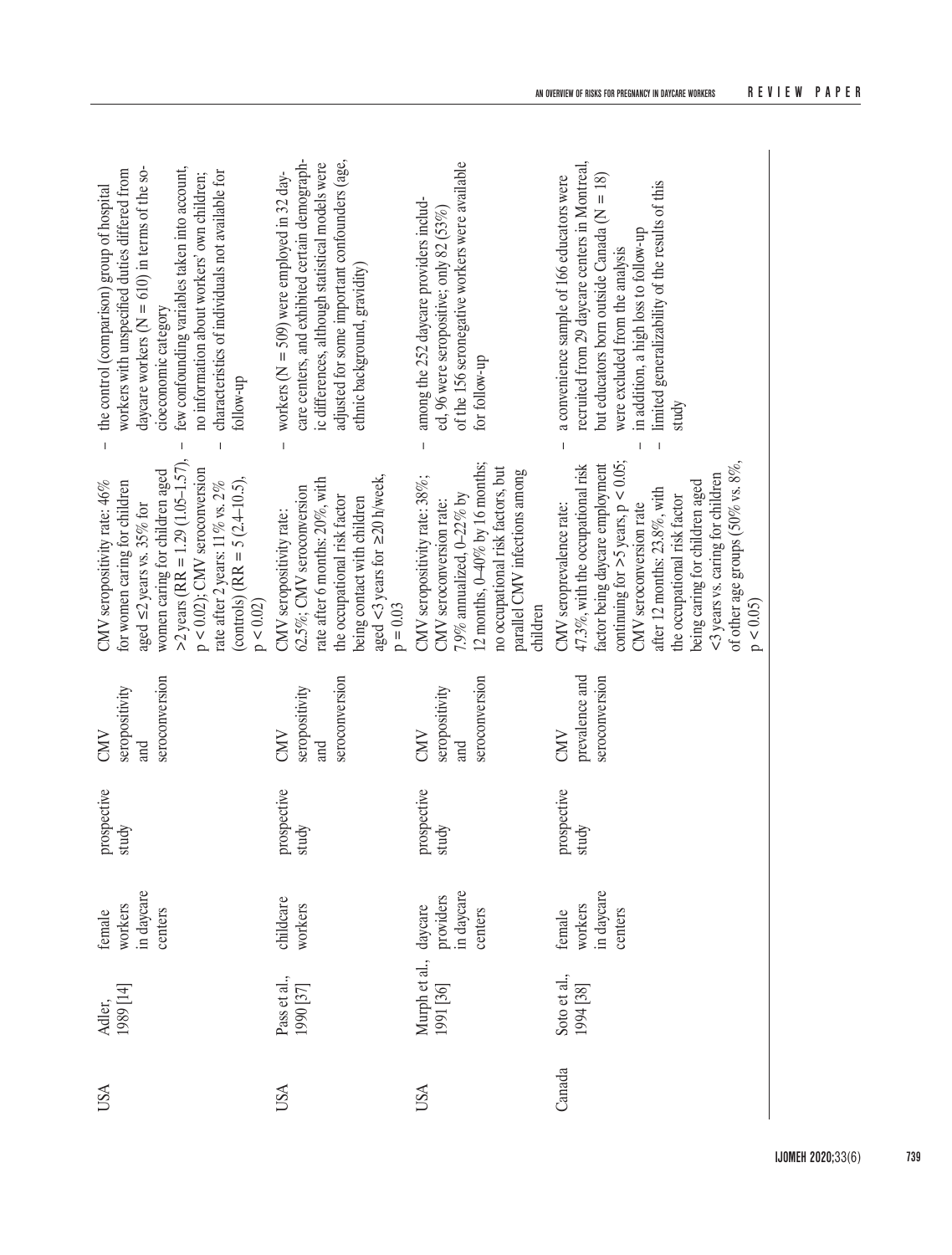| Table 2. Summary of studies conducted in developed countries (1988-2016) reporting cytomegalovirus virus (CMV) infections in daycare center staff - cont. |                                    |                                                                          |                              |                                               |                                                                                                                                                                                                                                                                                                                                                                                                                     |                                                                                                                                                                                                                                                                                                         |
|-----------------------------------------------------------------------------------------------------------------------------------------------------------|------------------------------------|--------------------------------------------------------------------------|------------------------------|-----------------------------------------------|---------------------------------------------------------------------------------------------------------------------------------------------------------------------------------------------------------------------------------------------------------------------------------------------------------------------------------------------------------------------------------------------------------------------|---------------------------------------------------------------------------------------------------------------------------------------------------------------------------------------------------------------------------------------------------------------------------------------------------------|
| Country                                                                                                                                                   | Reference                          | population<br>Study                                                      | Type of study                | Key adverse<br>outcome(s)                     | Occupational risk estimate                                                                                                                                                                                                                                                                                                                                                                                          | Comments on potential biases and limitations                                                                                                                                                                                                                                                            |
| Canada                                                                                                                                                    | Ford-Jones<br>1996 [33]<br>et al., | providers<br>daycare                                                     | prospective<br>study         | prevalence and<br>seroconversion<br>CMV sero- | ocupational risk factors - never<br>wore gloves for diaper changing<br>CMV seropositivity rate: 67%;<br>and working with infants only,<br>rather than with toddlers and<br>CMV seroconversion rate:<br>12.5%, with the following<br>infants, $p<0.05$                                                                                                                                                               | 68 were seronegative and 56 were retested for<br>high results variability between 2 large Cana-<br>among the daycare providers ( $N = 206$ ) in-<br>cluded from 38 daycare centers in Toronto,<br>dian cities: Toronto and Montreal [38]<br>seroconversion                                              |
| <b>USA</b>                                                                                                                                                | 1996 [34]<br>Jackson<br>et al.,    | providers<br>childcare                                                   | sectional<br>cross-<br>study | CMV sero-<br>prevalence                       | with the occupational risk factor<br>being changing diapers $\geq$ 3 days/<br>CMV seropositivity rate: 62%,<br>week; $RR = 1.8 (1.1 - 2.8)$ ,<br>$\rm p < 0.05$                                                                                                                                                                                                                                                     | the general U.S. population, including unem-<br>the study population included 560 educators.<br>and the control group was representative of<br>ployed people<br>$\mathbf{I}$                                                                                                                            |
| Belgium                                                                                                                                                   | Kiss et al.,<br>2002 [40]          | children aged<br>kindergarten<br>working with<br>2.5-6 years<br>teachers | sectional<br>cross-<br>study | CMV sero-<br>prevalence                       | risk factor: OR = 2.25, p < 0.05);<br>$OR = 1.54$ , with non-significant<br>CMV seropositivity rate: 16.4%<br>one's own children is the major<br>school, the number and age of<br>overall (teachers and controls)<br>influence of washing hands at<br>increased CMV seropositivity<br>women with $\geq$ 1 child (raising<br>in childless women, 33.7% in<br>rate in teachers vs. controls:<br>pupils, and seniority | 211) and the control group in administrative<br>the study provided no data on work with in-<br>the study group consisted in teachers ( $N =$<br>children were aged 2.5-6 years; therefore,<br>workers $(N = 283)$<br>fants and toddlers<br>$\overline{1}$                                               |
| Canada                                                                                                                                                    | Joseph et al.,<br>2005 [35]        | in a daycare<br>educators<br>female<br>setting                           | sectional<br>cross-<br>study | CMV sero-<br>prevalence                       | CMV seroprevalence rate: 57%,<br>$OR = 1.87 (1.25 - 2.81), p < 0.05$<br>for children aged 18-35 months;<br>of a child to educator ratio $> 6:1$<br>with an occupational risk factor                                                                                                                                                                                                                                 | care centre-level sociodemographic and profes-<br>ened the generalizability of the results, despite<br>$(N = 81)$ and multiple educator-level and day-<br>tors), the random sample of daycare centers<br>sional variables taken into account strength-<br>a large sample size ( $N = 473$ female educa- |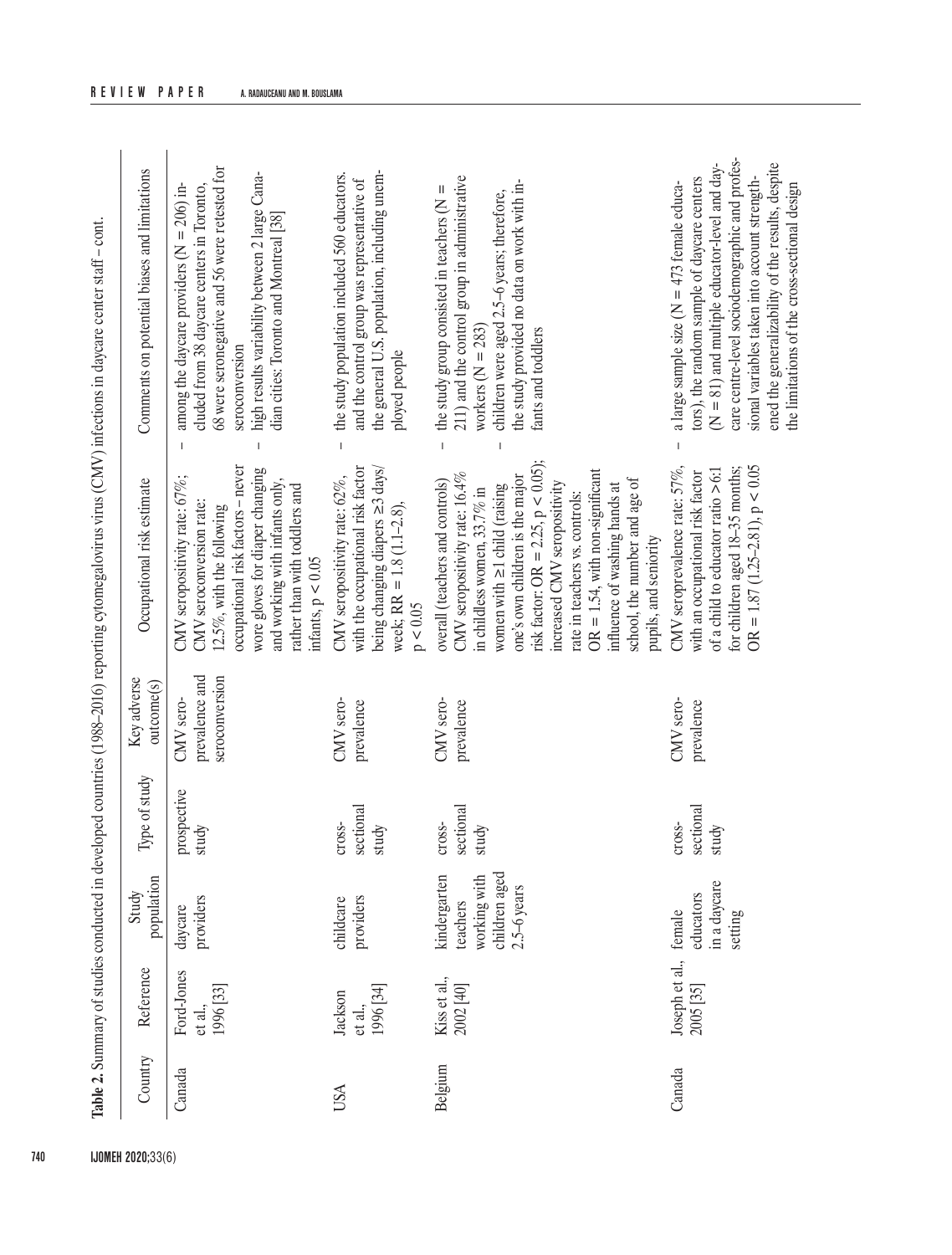| Nether-<br>lands<br>The | Stelma et al., female<br>2009 [41] daycare  | daycare staff                          | sectional<br>cross-<br>study | CMV sero-<br>prevalence | $p < 0.001$ ; OR = 3.80<br>(1.53–9.38), p < 0.001 during<br>in daycare staff vs. controls:<br>CMV infection vs. controls:<br>50% vs. 31%, $p = 0.03$ ; risk<br>the first 2 years of daycare<br>CMV seroprevalence rate<br>of contracting a primary<br>$OR = 2.19(1.28-3.74),$<br>employment                                                                                                                      | the control group consisting of female students<br>(N = 156) differed from the study group consisting of daycare workers (N = 313)<br>$\overline{1}$                                                                                                                                                                |
|-------------------------|---------------------------------------------|----------------------------------------|------------------------------|-------------------------|------------------------------------------------------------------------------------------------------------------------------------------------------------------------------------------------------------------------------------------------------------------------------------------------------------------------------------------------------------------------------------------------------------------|---------------------------------------------------------------------------------------------------------------------------------------------------------------------------------------------------------------------------------------------------------------------------------------------------------------------|
| France                  | et al.,<br>2011 [43]<br>Billette            | de Villemeur childcare staff<br>female | sectional<br>cross-<br>study | CMV sero-<br>prevalence | controls, PR = $1.43$ (1.22-1.69),<br>cleaning duties in the workplace<br>$(1.06-1.46)$ , $p = 0.009$ for work<br>1.23 (1.07-1.41), $p = 0.003$ for<br>for daycare staff vs. 41.1% for<br>in a maternity hospital; $RR =$<br>of CMV seropositivity: RR =<br>CMV seroprevalence: 69.4%<br>1.017 (1.005-1.092) per year<br>$p < 0.001$ ; occupational risk<br>of occupational exposure,<br>$p < 0.001$ ; RR = 1.24 | the study group ( $N = 395$ ), as it was composed<br>of women employed in 2 business organiza-<br>the control group ( $N = 382$ ) differed from<br>participation rate: 63% for childcare staff<br>and no information for controls<br>tions<br>$\overline{1}$<br>$\overline{1}$                                      |
| Nether-<br>lands<br>The | Van<br>Rijckevorsel<br>et al.,<br>2012 [42] | daycare staff<br>female                | sectional<br>cross-<br>study | CMV sero-<br>prevalence | similar to controls; 96% among<br>vs. 57% among workers born in<br>European countries, $p < 0.001$ ;<br>$42\%$ among controls, PR = 1.7<br>born in European countries vs.<br>workers born outside Europe<br>68% among daycare workers<br>CMV seroprevalence: 73%,<br>$(1.3-2.3), p < 0.05$                                                                                                                       | and childcare workers was performed at differ-<br>controls ( $N = 298$ ) were sociodemographically<br>since they came from the general population<br>different from childcare workers ( $N = 242$ ),<br>moreover, serological sampling for controls<br>ent times (in 2004 and 2008, respectively)<br>$\overline{1}$ |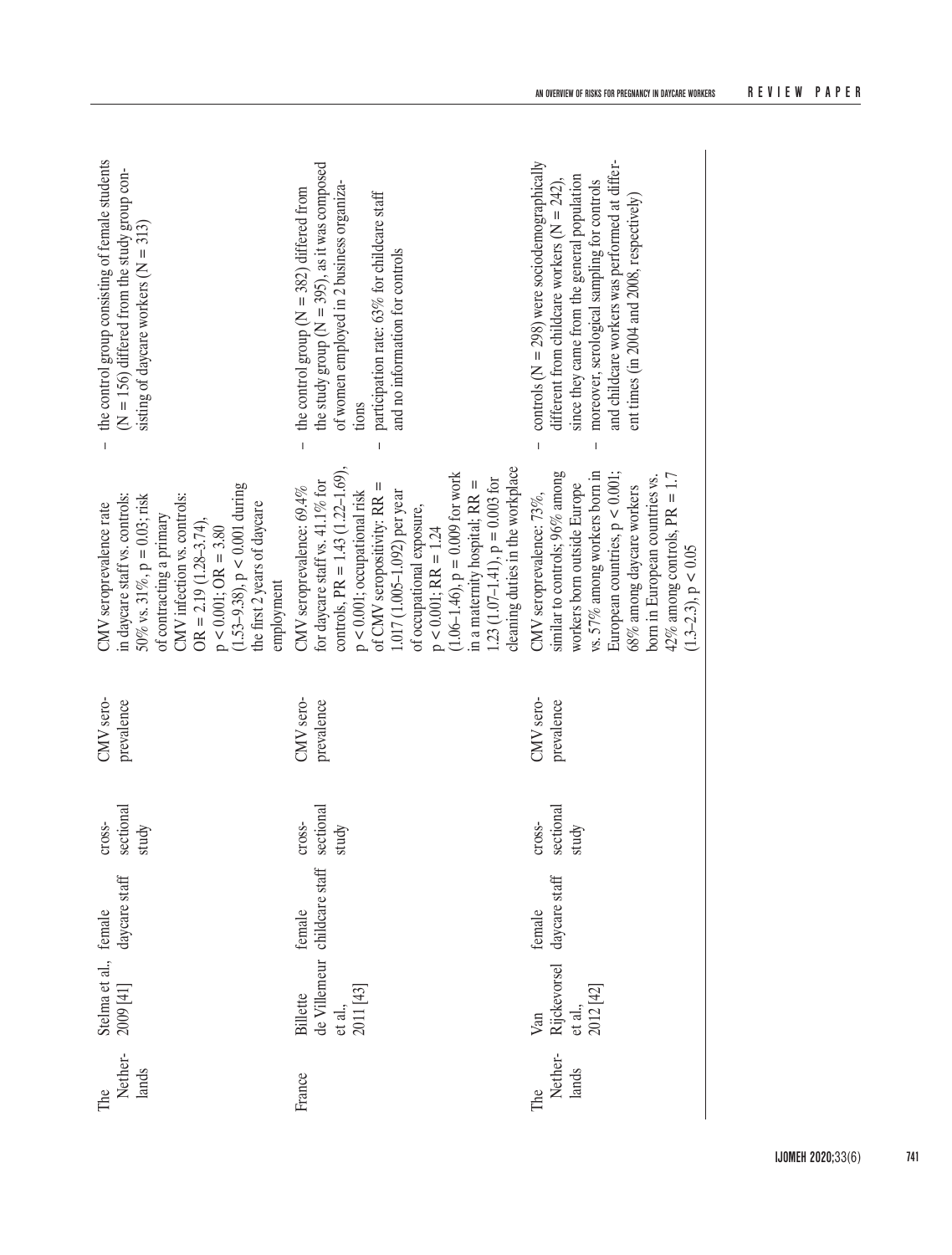|     | lable 2. Summary of studies conducted in developed countries (1988–2016) reporting cytomegalovirus virus (CMV) infections in daycare center staff - cont. | Comments on potential biases and limitations | available for the first trimester and the third<br>a substudy ( $N = 1938$ ) conducted in a large<br>and heterogenic cohort of pregnant women<br>$(N = 2366)$ for whom serum samples were |
|-----|-----------------------------------------------------------------------------------------------------------------------------------------------------------|----------------------------------------------|-------------------------------------------------------------------------------------------------------------------------------------------------------------------------------------------|
|     |                                                                                                                                                           | Occupational risk estimate                   | working as a daycare educator;<br>4.49 (1.57–12.82), $p < 0.05$ for<br>$CMV$ seroprevalence: $OR =$<br>$\overline{OR}$ = 3 06 (1 31-11 07)                                                |
|     |                                                                                                                                                           | Key adverse<br>outcome(s)                    | prevalence and<br>seroconversion<br>CMV sero-                                                                                                                                             |
|     |                                                                                                                                                           | Type of study                                | prospective<br>cohort                                                                                                                                                                     |
|     |                                                                                                                                                           | Study                                        | pregnant<br>women                                                                                                                                                                         |
|     |                                                                                                                                                           | Country Reference                            | <b>Lamarre</b><br>(27)<br>et al.,                                                                                                                                                         |
|     |                                                                                                                                                           |                                              | Canada                                                                                                                                                                                    |
| 742 |                                                                                                                                                           | <b>IJOMEH 2020;33(6)</b>                     |                                                                                                                                                                                           |

|         | 2016   27                           |                                                         |           | seroconversion | working as a daycare educator;        | $(N = 2366)$ for whom serum samples were         |
|---------|-------------------------------------|---------------------------------------------------------|-----------|----------------|---------------------------------------|--------------------------------------------------|
|         |                                     |                                                         |           |                | $OR = 3.96 (1.31 - 11.97),$           | available for the first trimester and the third  |
|         |                                     |                                                         |           |                | $p < 0.05$ for women born in          | trimester/delivery.                              |
|         |                                     |                                                         |           |                | Canada or USA working as              | consequently, the sociodemographic question-     |
|         |                                     |                                                         |           |                | daycare educators                     | naire was not specifically designed to moni-     |
|         |                                     |                                                         |           |                |                                       | tor CMV seropositivity and seroconversion;       |
|         |                                     |                                                         |           |                |                                       | the findings may not be generalizable            |
| Germany |                                     |                                                         | Cross-    | CMV sero-      | CMV seroprevalence: $54.6\%$          | some confounding variables (one's own chil-<br>I |
|         |                                     |                                                         | sectional | prevalence     | vs. 41.5% in controls (OR = 1.6       | dren, migration status) were not indicated       |
|         | Stranzinger<br>et al.,<br>2016 [44] |                                                         | study     |                | $(1.3-1.9)$ , $p < 0.05$ ), 54.6% vs. | - the control group ( $N = 14358$ ) composed of  |
|         |                                     | pregnant<br>daycare<br>workers<br>in daycare<br>senters |           |                | 53.9% in the control subgroup         | blood donors as a whole, residing in the same    |
|         |                                     |                                                         |           |                | with $\geq 1$ previous pregnancy,     | geographical region as pregnant daycare work-    |
|         |                                     |                                                         |           |                | residing in Hamburg ( $OR = 0.9$      | $\text{ers}(\text{N} = 509);$                    |
|         |                                     |                                                         |           |                | $(0.8 - 1.2)$                         | when compared with a best-matching control       |
|         |                                     |                                                         |           |                |                                       | subgroup, no significant difference in the prev- |
|         |                                     |                                                         |           |                |                                       | alence was found                                 |

Abbreviations and explanations as in Table 1. Abbreviations and explanations as in Table 1.

Table 3. Summary of studies conducted in developed countries (1990-2014) reporting parvovirus B19 (B19V) infections in daycare workers **Table 3.** Summary of studies conducted in developed countries (1990–2014) reporting parvovirus B19 (B19V) infections in daycare workers

| Jountry | Reference                        | opulation<br>Study                                                                      | Type of study        | Key adverse<br>outcome(s)                                                | Occupational risk estimate                                | Comments on potential biases and limitations                                                                              |
|---------|----------------------------------|-----------------------------------------------------------------------------------------|----------------------|--------------------------------------------------------------------------|-----------------------------------------------------------|---------------------------------------------------------------------------------------------------------------------------|
|         | Gillespie<br>990 [49]<br>it al., | school and<br>daycare staff<br>during an<br>hutbreak of<br><i>vectiosun</i><br>erythema | prospective<br>study | seroprevalence<br>seroconversion<br>luring an<br>outbreak<br>B19V<br>and | B19V seropositivity rate: 58%<br>seroconversion rate: 19% | the study population ( $N = 571$ ) included mixed<br>school and daycare staff<br>participation rate: 90%<br>$\frac{1}{1}$ |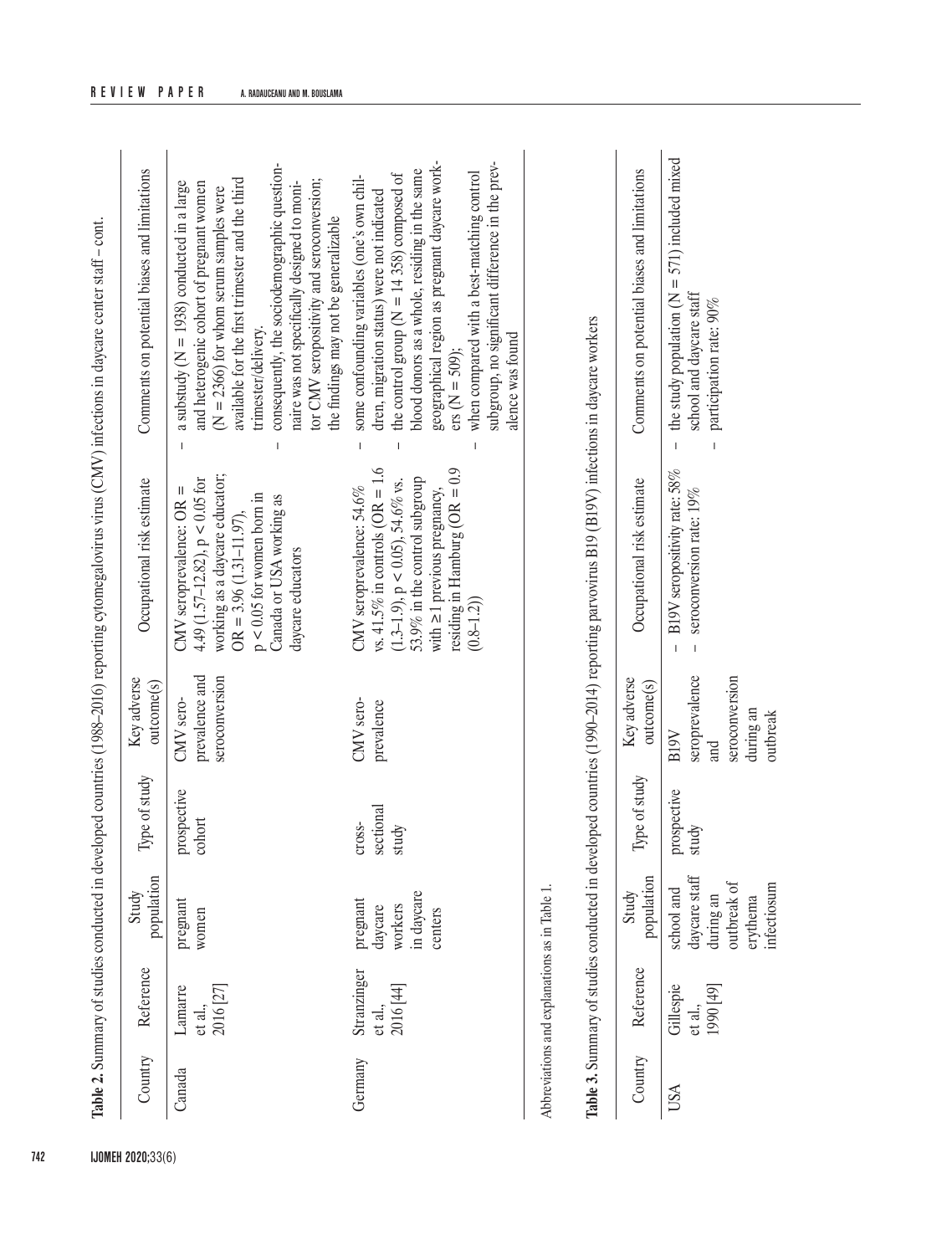| questionnaire response rate: 60%<br>(479/796 pregnant women)                                                                                                                                                                                                                                                                    | only age, race and gender were taken into ac-<br>the study sample consisted in 2730 school<br>workers and 751 hospital workers<br>count as confounders                                                                                                                                                                                                                                                                                                                                         | clinical diagnosis by a doctor of erythema infec-<br>the study population included 618 pregnant<br>of the source not reported) - in these cases,<br>available for all children (the testing rate<br>women known to be exposed to sources<br>serological evidence of contact was not<br>tiosum in the source was accepted<br>of B19V infections |
|---------------------------------------------------------------------------------------------------------------------------------------------------------------------------------------------------------------------------------------------------------------------------------------------------------------------------------|------------------------------------------------------------------------------------------------------------------------------------------------------------------------------------------------------------------------------------------------------------------------------------------------------------------------------------------------------------------------------------------------------------------------------------------------------------------------------------------------|------------------------------------------------------------------------------------------------------------------------------------------------------------------------------------------------------------------------------------------------------------------------------------------------------------------------------------------------|
| exposure to B19: 53% previ-<br>working outside their home,<br>seroprevalence rate in preg-<br>but not in school or daycare<br>school teachers, 9% for day-<br>care workers, 9% for home-<br>nant women with perceived<br>ous infection, 6% recent<br>workers, 4% for women<br>infection rates: 16% for<br>infection<br>settings | B19V seropositivity rate: 60%<br>workers; risk factors for sero-<br>6.7% for school workers; risk<br>$\mathsf{II}$<br>dren aged 5-18 years (OR $=$<br>positivity: contact with chil-<br>$1.2$ , $p < 0.05$ ), employment<br>in elementary schools (OR<br>B19V seroconversion rate:<br>for all hospital and school<br>0.5% for hospital workers,<br>factor for seroconversion:<br>daily contact with school-<br>age children in the work-<br>$place (OR = 5, p < 0.05)$<br>$1.4$ , $p < 0.05$ ) | tional risk factors: no increase<br>B19V seroconversion occupa-<br>B19V seropositivity rate:<br>in risk for 8 categories of<br>maternal occupation<br>49.7%                                                                                                                                                                                    |
| <b>B19V</b> infection<br>rates during an<br>outbreak                                                                                                                                                                                                                                                                            | during an ende-<br>seroconversion<br>positivity and<br>B19V sero-<br>mic period                                                                                                                                                                                                                                                                                                                                                                                                                | prevalence and<br>seroconversion<br>B19V sero-                                                                                                                                                                                                                                                                                                 |
| sectional<br>cross-<br>study                                                                                                                                                                                                                                                                                                    | prospective<br>study                                                                                                                                                                                                                                                                                                                                                                                                                                                                           | prospective<br>study                                                                                                                                                                                                                                                                                                                           |
| home-working<br>women during<br>employed and<br>an outbreak<br>pregnant                                                                                                                                                                                                                                                         | the endemic<br>and school<br>hospital<br>workers<br>during<br>period                                                                                                                                                                                                                                                                                                                                                                                                                           | of various<br>to $\rm B19V$<br>exposed<br>sources<br>women                                                                                                                                                                                                                                                                                     |
| 1991 [50]<br>Cartter<br>et al.,                                                                                                                                                                                                                                                                                                 | Adler et al.,<br>1993 [48]                                                                                                                                                                                                                                                                                                                                                                                                                                                                     | Harger et al., pregnant<br>1998 [54]                                                                                                                                                                                                                                                                                                           |
| USA                                                                                                                                                                                                                                                                                                                             | USA                                                                                                                                                                                                                                                                                                                                                                                                                                                                                            | USA                                                                                                                                                                                                                                                                                                                                            |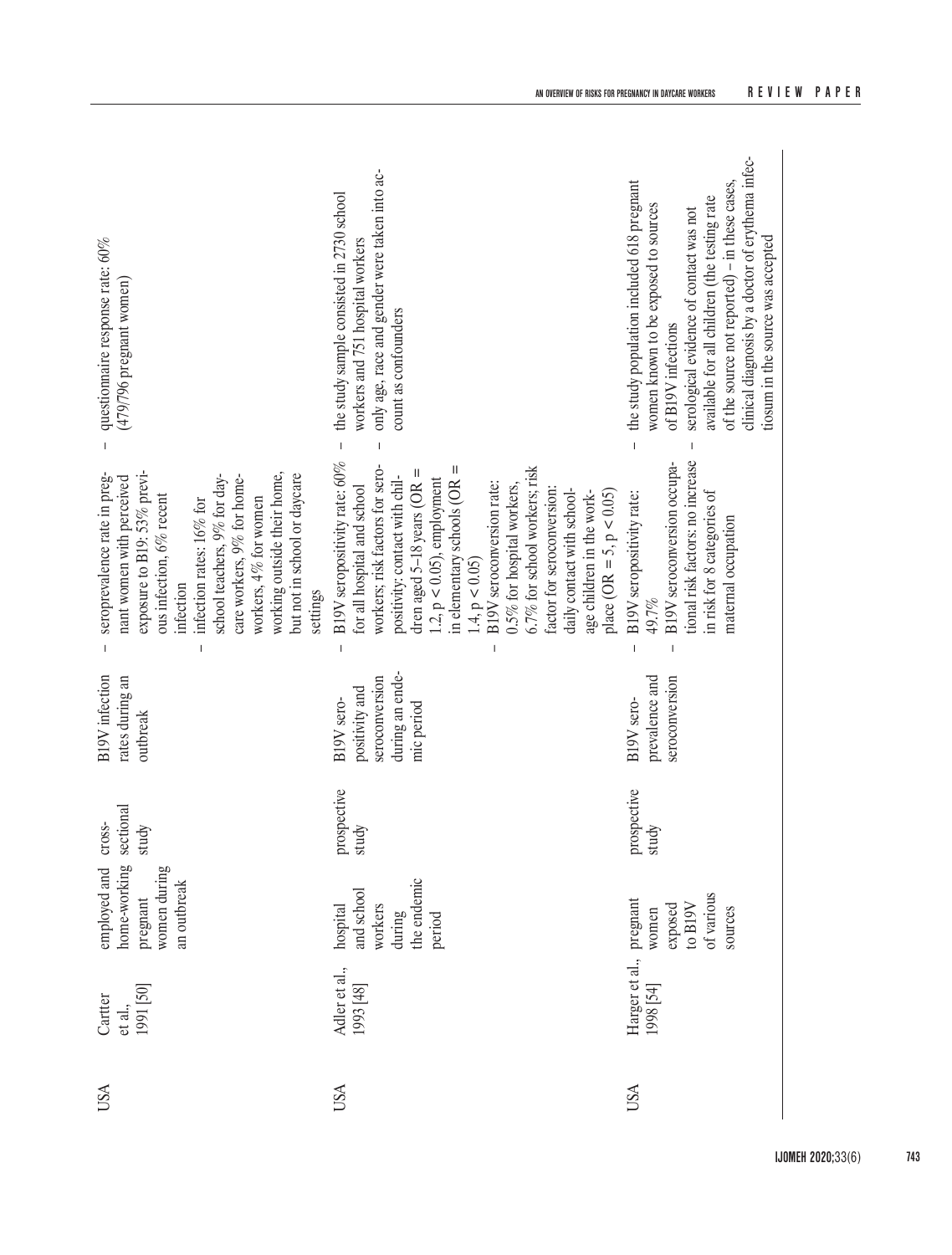| the control group composed of female students<br>$\leq$ 18 months and $\geq$ 36 months); this difference<br>including 390 nursery school teachers and 117<br>Comments on potential biases and limitations<br>tors), had an increased risk of seroprevalence<br>the study population ( $N = 477$ female educa-<br>the study population included 3596 pregnant<br>public registers for 30 946 pregnant women,<br>educated employees of an after-school club<br>data obtained by linkage between different<br>depending on the age of children cared for<br>was incompletely explained<br>participation rate: 80%<br>women<br>$\mathbf{I}$<br>B19V seropositivity rate: 65%<br>sion rate: 10.3% (1.0% before<br>77% for nursery school teach-<br>B19V cumulative seroconver-<br>after-school club ( $OR = 3.36$<br>club (OR = $1.65$ ( $1.08-2.53$ ),<br>period: 1.5% for all pregnant<br>66% for all pregnant women,<br>and for women working with<br>children (OR = $1.4$ (1.1-1.9)<br>3.07 (1.61-5.85)) and 7.41%<br>$ers (OR = 1.83 (1.43-2.33))$<br>Occupational risk estimate<br>for educated workers of an<br>B19V seroprevalence rate:<br>B19V seroprevalence rate:<br>for all pregnant women vs.<br>$e$ ry school teachers (OR =<br>women vs. 7.33% for nurs-<br>workers of an after-school<br>B19V seroconversion rate<br>and 13.5% during the epi-<br>B19V seropositivity rate:<br>and 75.2% for educated<br>during a non-epidemic<br>$(1.18-9.58), p < 0.05$<br>p < 0.05<br>p < 0.05<br>demic)<br>$70\%$ |
|-------------------------------------------------------------------------------------------------------------------------------------------------------------------------------------------------------------------------------------------------------------------------------------------------------------------------------------------------------------------------------------------------------------------------------------------------------------------------------------------------------------------------------------------------------------------------------------------------------------------------------------------------------------------------------------------------------------------------------------------------------------------------------------------------------------------------------------------------------------------------------------------------------------------------------------------------------------------------------------------------------------------------------------------------------------------------------------------------------------------------------------------------------------------------------------------------------------------------------------------------------------------------------------------------------------------------------------------------------------------------------------------------------------------------------------------------------------------------------------------------------------------|
|-------------------------------------------------------------------------------------------------------------------------------------------------------------------------------------------------------------------------------------------------------------------------------------------------------------------------------------------------------------------------------------------------------------------------------------------------------------------------------------------------------------------------------------------------------------------------------------------------------------------------------------------------------------------------------------------------------------------------------------------------------------------------------------------------------------------------------------------------------------------------------------------------------------------------------------------------------------------------------------------------------------------------------------------------------------------------------------------------------------------------------------------------------------------------------------------------------------------------------------------------------------------------------------------------------------------------------------------------------------------------------------------------------------------------------------------------------------------------------------------------------------------|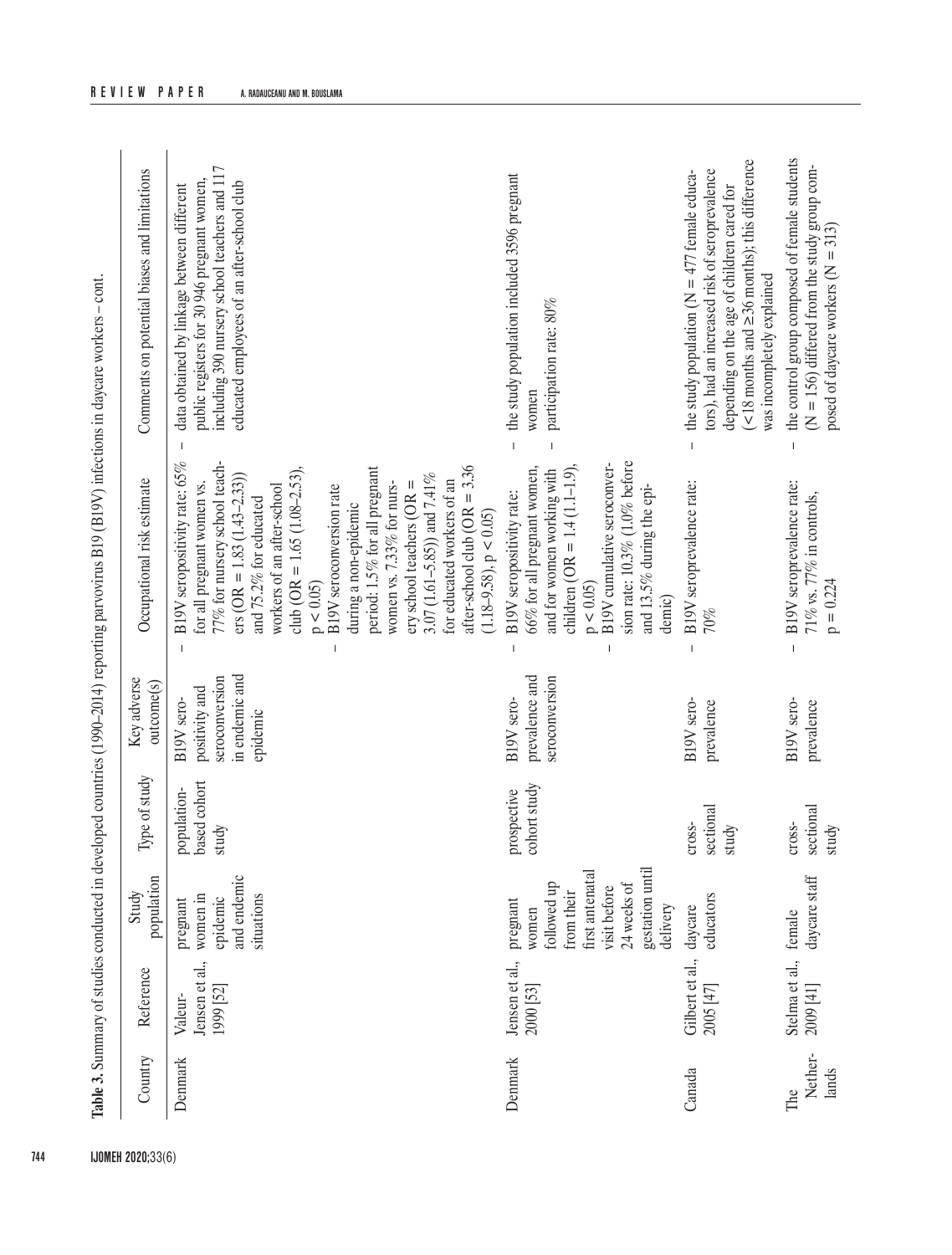| the study group ( $N = 395$ ), as it was composed<br>participation rate: 63% for childcare staff and<br>of women employed in 2 business organiza-<br>- the control group ( $N = 382$ ) differed from<br>no information for the comparison group<br>tions | serological sampling for controls and childcare<br>sociodemographically different from childcare<br>controls (comparison group, $N = 298$ ) were<br>workers was performed at different times<br>workers ( $N = 242$ ), since they came from<br>(in 2004 and 2008, respectively)<br>the general population | ters for both daycare educators ( $N = 1966$ ) and<br>the follow-up was extracted from various regis-<br>information relating to the occupation and<br>employment status at baseline and during<br>healthcare workers ( $N = 1744$ ).                                                                                                                                  |
|----------------------------------------------------------------------------------------------------------------------------------------------------------------------------------------------------------------------------------------------------------|-----------------------------------------------------------------------------------------------------------------------------------------------------------------------------------------------------------------------------------------------------------------------------------------------------------|------------------------------------------------------------------------------------------------------------------------------------------------------------------------------------------------------------------------------------------------------------------------------------------------------------------------------------------------------------------------|
| 79.4% vs. 68% in controls, ad-<br>justed PR = $1.05(0.94-1.16)$ ,<br>B19V seroprevalence rate:<br>$p = 0.375$<br>$\overline{1}$                                                                                                                          | rate: 73% vs. 60% in con-<br>trols, PR = $1.2$ (1.1-1.4),<br>B19V seroprevalence<br>$p = 0.003$<br>$\overline{1}$                                                                                                                                                                                         | $\overline{1}$<br>workers, 55% for healthcare<br>$(1.27-5.46)$ ] and among nul-<br>liparous women $HR = 5.59$<br>B19V seropositivity rate at<br>daycare vs. 3.7% in health-<br>during pregnancy: 6.6% in<br>baseline: 59% for daycare<br>B19V seroconversion rate<br>care workers $HR = 2.63$<br>$(1.40-2.4), p < 0.05$<br>workers<br>$\overline{1}$<br>$\overline{1}$ |
| B19V sero-<br>prevalence                                                                                                                                                                                                                                 | B19V sero-<br>prevalence                                                                                                                                                                                                                                                                                  | seroconversion<br>positivity and<br>B19V sero-                                                                                                                                                                                                                                                                                                                         |
| sectional<br>cross-<br>study                                                                                                                                                                                                                             | sectional<br>cross-<br>study                                                                                                                                                                                                                                                                              | cohort study                                                                                                                                                                                                                                                                                                                                                           |
| childcare staff<br>female                                                                                                                                                                                                                                | Van<br>Rijckevorsel daycare staff                                                                                                                                                                                                                                                                         | pregnant<br>daycare and<br>healthcare<br>workers                                                                                                                                                                                                                                                                                                                       |
| Billette de<br>Villemeur<br>et al.,<br>2011 [43]                                                                                                                                                                                                         | et al.,<br>2012 [42]                                                                                                                                                                                                                                                                                      | Riipinen<br>et al.,<br>2014 [51]                                                                                                                                                                                                                                                                                                                                       |
| France                                                                                                                                                                                                                                                   | Nether-<br>lands<br>The                                                                                                                                                                                                                                                                                   | Finland                                                                                                                                                                                                                                                                                                                                                                |

Abbreviations and explanations as in Table 1. Abbreviations and explanations as in Table 1.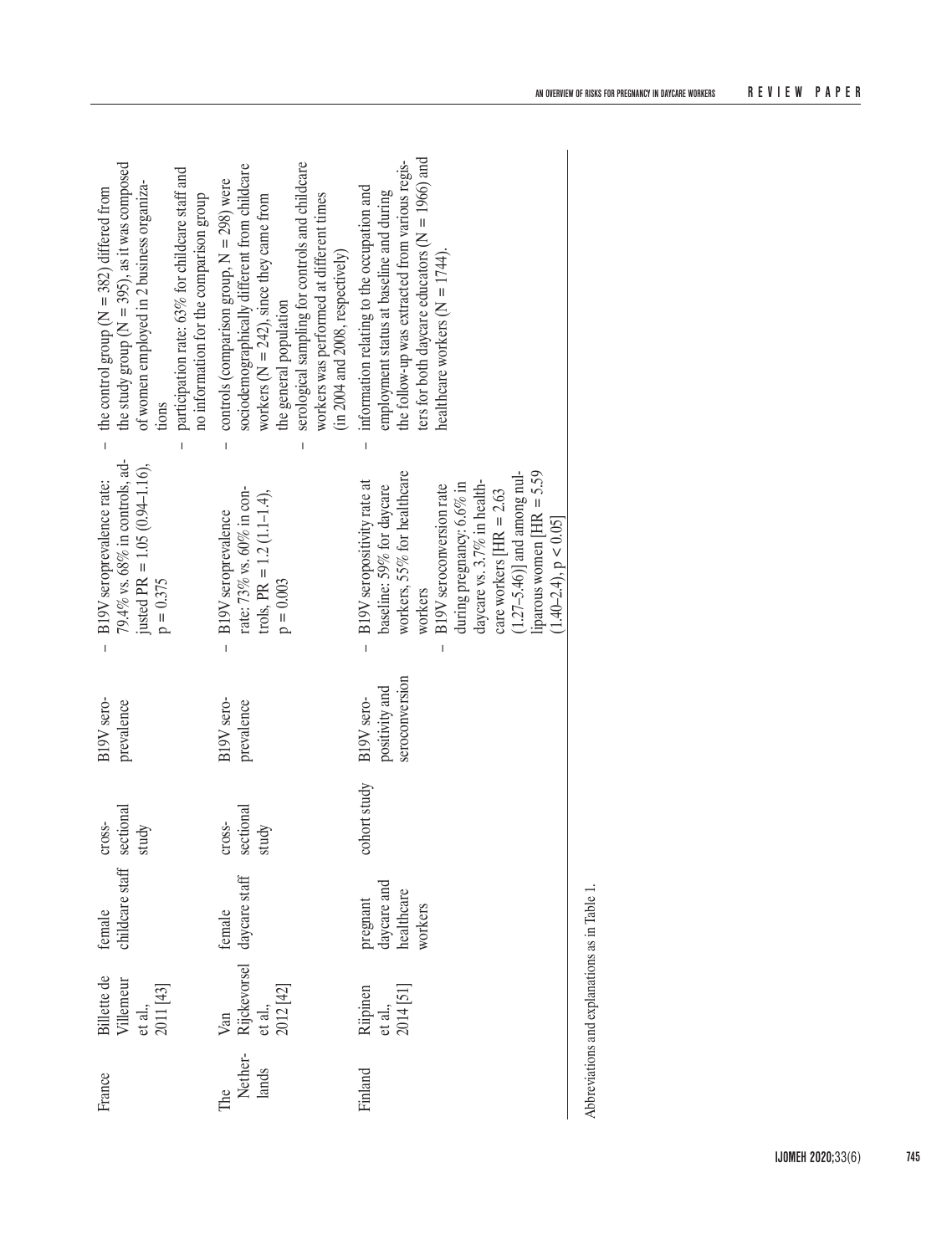

# CMV – cytomegalovirus, B19V – parvovirus B19.

Articles were initially selected based on a literature search covering the period of 1980–2018. The remaining articles reported at least 11 of 22 STROBE statement items.

**Figure 1.** Studies included in and excluded from the review on pregnancy outcomes and infectious hazards related to employment in daycare settings

#### **RESULTS**

#### **Overview of literature search results**

The initial search of the database identified 223 records, 180 of which were selected to determine eligibility based on the study purpose and after removing duplicates. Figure 1 shows the flow diagram with numbers of articles identified and excluded at each selection step. Finally, 33 original studies were retained for the review: 10 studies related to pregnancy outcomes and 23 studies to infectious risks in daycare settings.

#### **Studies on pregnancy outcomes in daycare staff**

Literature reporting pregnancy issues in daycare workers is rather limited, and very few studies performed to date

have included pregnant childcare staff as an occupational group (Table 1).

Studies conducted in the early 1980s in Canada focused on occupation and pregnancy outcomes over a 2-year period (56 067 women, 104 649 pregnancies) and included childcare workers (6147 women, 221 pregnancies). Seven confounding variables (age, gravidity, pregnancy history-related variables, maternal education, smoking, alcohol consumption, ethnic group) were included in the models used to examine the association between work in the childcare sector and adverse pregnancy outcomes. Inconsistent associations between work in the childcare sector and congenital defects were reported [15,16]. No increase in the risk of fetal death [17], low birth weight  $(\leq 2500 \text{ g})$  or preterm birth  $(< 37$  weeks) was found in this occupational group [18]. Nevertheless, workers in this sector were exposed to noise, heavy lifting and long work hours, all of which are known risk factors for prematurity and fetal growth retardation [8,19]. Because a reduced length of gestation is a cause of low birth weight, a closer reanalysis of birth weight data was adopted to permit gestational age to be taken into account [20]. The results showed that daycare workers were more likely to experience retarded fetal growth associated with lifting heavy weights >15 times/day and high fatigue indexes previously reported [21].

A study conducted in Sweden in the early 1990s showed that working in day nurseries was associated with higher spontaneous abortion and threatened abortion risks, but not with prematurity or congenital malformations [22]. In contrast, a Finnish study conducted in 2010 found no increase in the risk for adverse pregnancy outcomes among daycare workers [23]. More recently, a U.S. study found that preschool teachers had a 3-fold higher risk of giving birth to children with cataract and cleft lip with/without cleft palate [24].

An increased risk of childhood tumors of the central and sympathetic nervous system were reported in a Danish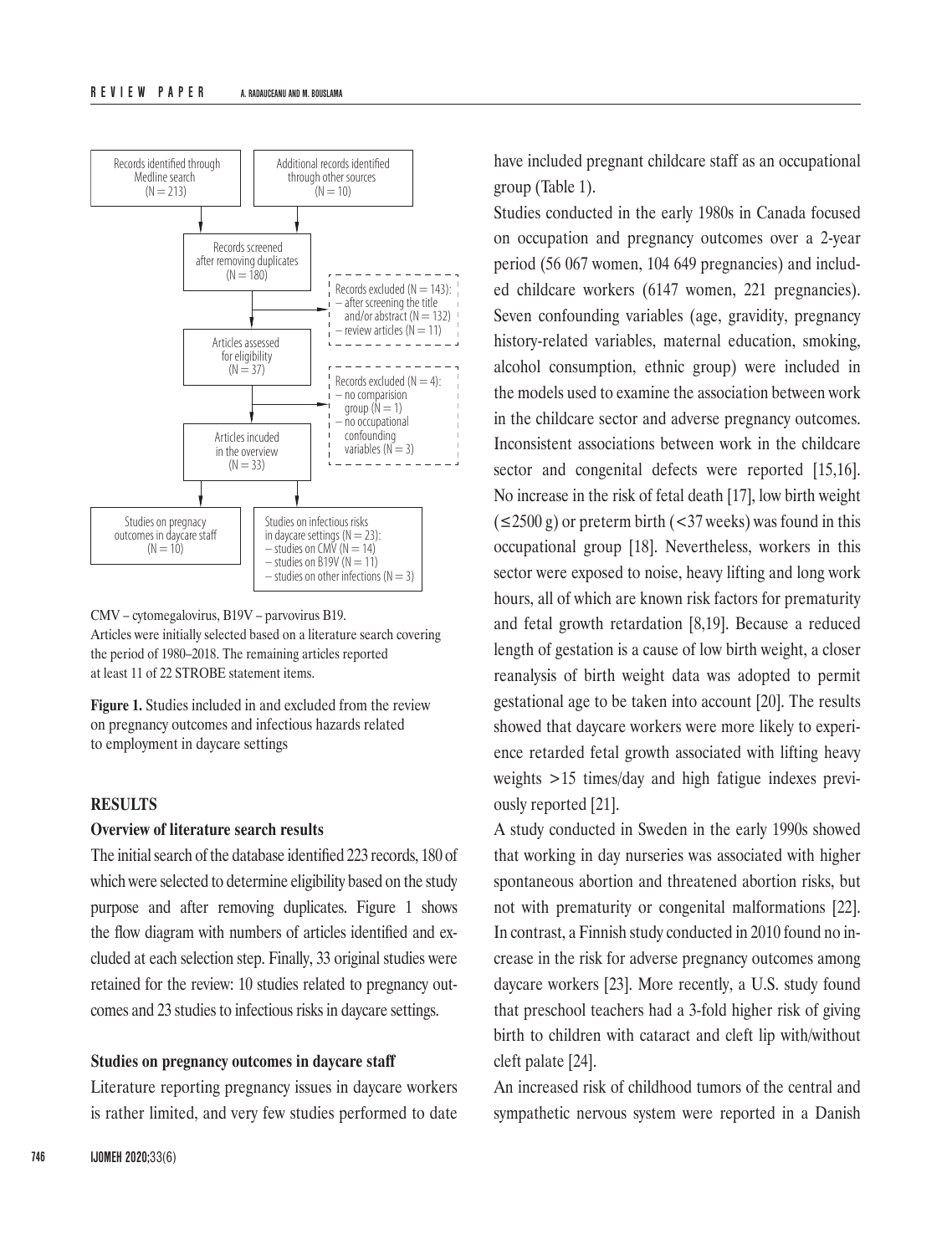study examining the offspring of female childcare workers and kindergarten heads [25]. The authors pointed to infections during pregnancy as a potential risk factors for childhood cancer.

Finally, the possible protective effect of maternal microbial exposure at the time of conception and during pregnancy against infant wheeze and atopic dermatitis was not supported by the findings of a Danish study of mothers employed in childcare institutions [26].

In summary, studies evaluating the association between maternal daycare work and reproductive risks for pregnancy present inconstant results.

#### **Studies on infectious risks in daycare settings**

Although data reporting on problems in pregnancy are rare, literature pertaining to infectious risks in daycare settings is extensive.

## Cytomegalovirus

Primary maternal infections with CMV during pregnancy result in viral transmissions to the fetus in up to 40% of cases [27]. In contrast, only 1% of CMV immune mothers who were already infected before pregnancy transmit the virus to the fetus, more often by reinfection than by reactivation of the latent virus [28]. Overall, about 10% of congenitally infected newborns have long-term sequelae, with the most frequent being hearing loss (50–59%), mental retardation (47–55%), cerebral palsy (49%), seizures (11–23%) and visual impairment (10–20%) [29,30]. Between 1–2% of seronegative women may contract a primary CMV infection during pregnancy, and seronegative women at high risk include daycare workers, who have a 10–20% annual infection rate [31]. Seroprevalence in adulthood may vary even between developed countries, and the occupational risk of contracting CMV in daycare centers varies accordingly [32]. Most CMV seroprevalence and seroconversion studies in daycare educators were performed in North America in the 1990s (Table 2). Seroprevalence in this occupational group is <70% (40–67%) in Canada and the USA [14,33–38], but >85% in Italy [39], which is similar to the seroprevalence for the Italian general population. The annual seroconversion rates in seronegative daycare educators were rather high in the USA and Canada (10–20%), whereas, in contrast, there is no evidence to suggest that CMV infection is a potential problem in British daycare settings [29].

North American daycare workers were shown to be at risk of CMV infections related to their work in daycare settings, and related to personal risk factors like older age, non-white race, foreign birth, birth in a low- or middleincome country, having children at home  $(\geq 2 \text{ children of})$ their own, in particular children aged <5 years), living with ≥4 people, or having left school before the age of 15.

The daycare-specific risk factors for CMV seropositivity and seroconversion, as shown in Table 2 (caring for >6 children and for children aged <2–3 years, changing diapers ≥3 times/week, not wearing gloves when changing diapers, employment in the daycare sector for >5 years), suggest that educators are at an increased risk of acquiring CMV from children in daycare settings. Indeed, infants shed viruses more often than toddlers (21% vs. 8%, average: 17%) [33], and viral DNA patterns were in most cases identical among children and workers who shed isolates of CMV in saliva or urine [14]. Moreover, poor hygiene practices and new CMV shedding in children were associated with a higher infection rate in daycare workers (0–22% by 12 months, average: 7.9%) [36]. However, a Belgian study conducted among kindergarten teachers found that washing hands at work, the number and age of school children, and the length of employment did not significantly influence seropositivity, while parenting their own children was the major risk factor for CMV seropositivity in this population [40]. Indeed, the CMV infection rate is 47% for parents of a CMV-shedding child aged 0–12 months, and 32% if the child is  $\leq 18$  months of age, compared to 7.9–20% in daycare workers [28].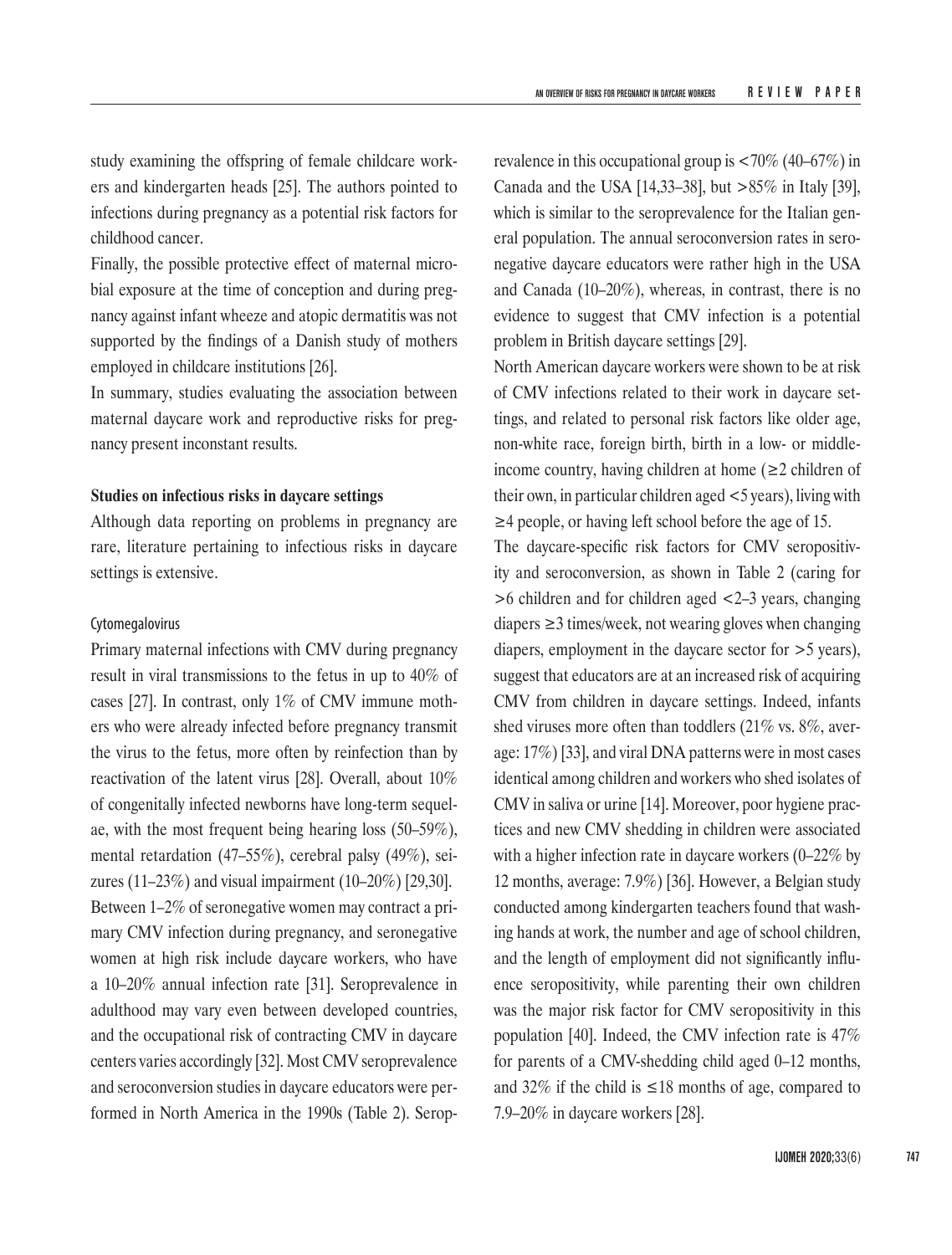Studies conducted in European countries showed a positive association between employment in daycare centers and CMV infections [41–43]. In the Netherlands, female daycare staff were at an increased occupational risk of a primary CMV infection, especially during the first 2 years of employment [41]. Having  $\geq 1$  child of their own, and having children in daycare or at school, did not correlate with CMV seroprevalence in adjusted models, whereas work seniority was associated only for the first 2 years of employment in the daycare sector. In another study conducted in the Netherlands, CMV seroprevalence was strongly related to the country of birth and was much higher among non-European women born in Africa, Asia, South or Central America [42]. Consequently, for daycare workers of European origin only, the CMV infection was associated with their workplace (the seroprevalence ratio  $= 1.7$ ), and, in the same subgroup, with raising  $\geq$ 1 own child (the seroprevalence ratio = 1.2).

French female childcare staff had an increased occupational risk of contracting CMV infections compared to a reference group (the seroprevalence ratio  $= 1.43$ ) [43]. Notably, CMV seroprevalence increased with the duration of contact with children in the workplace, for workers performing cleaning tasks in childcare centers and for those who had previously worked in maternity hospitals, and was marginally higher in full-time childcare staff compared to drop-in childcare staff. However, the risk was not associated with the number of children cared for. Childless women or mothers of a single child had a higher risk of an occupation-related CMV infection compared to those who had ≥2 children of their own. Overall, the risk attributed to occupation was 30% for childcare staff, and a similar risk was calculated for some personal risk factors (the number of one's own children, in-home care for one's own child, one's own children attending a childcare facility, exposure through one's spouse) which ranged 14.5–32.4%. Only 2 studies reported on pregnant women. In a cohort

of 1938 pregnant women in the province of Quebec,

Canada, 58% of the subjects were seronegative during the first trimester of pregnancy, which placed them at risk of a primary CMV infection [27]. Higher seroprevalence was significantly more frequent in mothers working as daycare educators, but other factors were associated with previous CMV infections, such as having  $\geq 1$  child of their own, a low socioeconomic status, being born outside Canada or the USA, and having a first language other than French or English. The annual CMV seroconversion rate was 5.1% (95% CI: 3.2–7.7) and was not associated with any specific study population characteristics. In the region of Hamburg, Germany, the prevalence of anti-CMV IgG was significantly higher among pregnant daycare workers compared to female blood donors as a whole (55% vs. 42%) across all age groups. However, when compared to the subgroup of female blood donors matching best, based on past pregnancies and living in the city of Hamburg, the seroprevalence rates were similar among pregnant daycare workers and controls (54.6% vs. 53.9%) [44].

In summary, these findings suggest that employment in daycare facilities in developed countries is associated with an increased risk of CMV infections, although >30% of women remain seronegative and at risk of a primary infection during pregnancy. The main occupational risk factors are related to the high number and young age of children cared for, to changing diapers, to not using gloves, and to work seniority. The risk of seropositivity attributed to personal factors (older age, foreign birth, raising one's own children) is similar to, or even greater than, the occupational risk. Therefore, younger childless women employed in daycare centers are at the greatest risk for contracting a primary CMV infection during pregnancy, which raises concerns related to a vertical transmission of CMV and clinical outcomes of congenital infections.

# Parvovirus B19

Parvovirus B19 infects 1–5% of pregnant women, and the transplacental transmission of B19V occurring in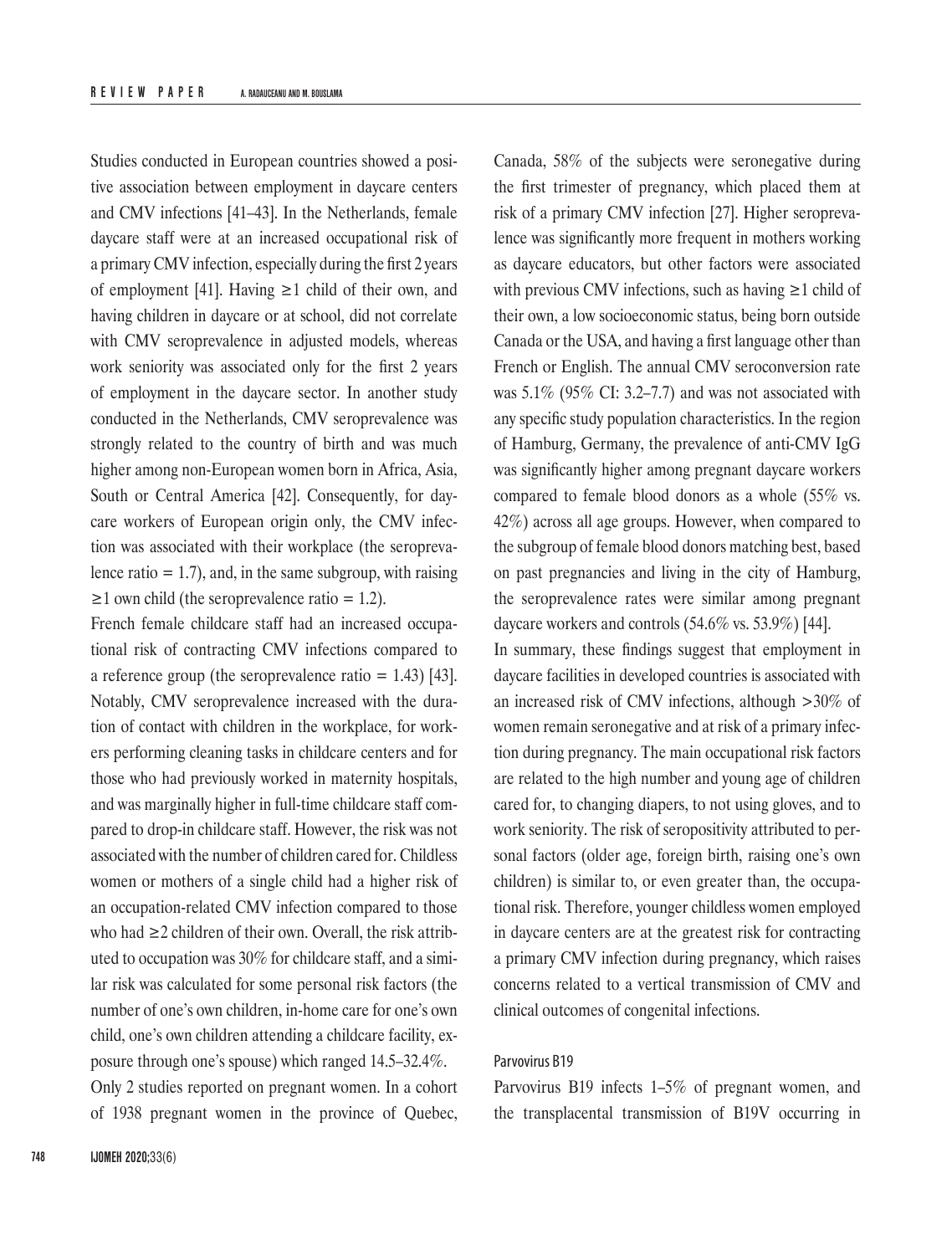25–33% of them may cause fetal loss or fetal damage, such as severe anemia, cardiac failure or brain anomalies [41,45]. In Europe, B19V-related fetal loss is underreported, and the occupational risk in pregnant women has yet to be fully addressed. For instance, in Northern Ireland, only 5% of the fetuses lost were tested for B19V, and only 52% of pregnancies were checked following occupational exposure to erythema infectiosum, mainly among teachers or daycare workers [46].

The authors identified 11 studies investigating the occupational risk of B19V infections in daycare staff (Table 3). The association between employment in daycare centers and B19V seropositivity was reported in some [42,47–49] but not in all studies [41,43]. Unlike CMV, B19V seropositivity does not seem to be linked to ethnic background. In a Dutch study, B19V seropositivity was independently associated with employment in daycare centers and with having one's own children, but not with the country of birth [42]. The risk of infection was high for pregnant women exposed during epidemics, and was associated with contact with children. During an outbreak of erythema infectiosum in Connecticut, 1 study reported a high infection rate with B19V for pregnant school teachers (16%), daycare workers (9%), and homemakers (9%), whereas women employed in other occupations outside their home had the lowest rate (4%) [50].

A cohort study compared B19V infections in pregnant daycare workers and healthcare workers with no occupational contact with children during a B19V epidemic in Finland [51]. A 3-fold increase in the risk was observed among daycare workers compared to women employed in healthcare, and the association was stronger among nulliparous women. Actually, the risk of seropositivity increased in relation to the number of one's own children (≥3) but was unrelated to age or job seniority. Similarly, in Denmark, pregnant nursery school teachers were at an increased risk of an acute infection compared to other pregnant women, but the population-attributable risk of seroconversion was 55.4% for having one's own children and only 6% for occupational exposure to children [52], suggesting that most infections during pregnancy result from exposure through the woman's own children. The independent determinants for past infections were personal factors (an increased number of siblings, having siblings of similar age, the number of one's own children) and occupational exposure to children aged <7 years (nursery school teachers) or children aged 7–16 years (after-school clubs).

During a large B19V epidemic in Denmark, another study found no increase in the risk of an acute B19 infection during pregnancy among women working with children, but a trend for a higher prevalence of B19 IgG seropositivity was observed at the first antenatal visit among women working with children compared to women in other professions [53]. The higher level of immunity among women employed in this sector might explain the abovementioned negative association. In all pregnant women combined, B19V infections during pregnancy were significantly associated with adverse pregnancy events (a 10-fold increase in late spontaneous abortions and stillbirths). Independent risk factors related to the increased risk of B19V infections during pregnancy were having children at home, suffering from a serious medical condition, and having a stressful job.

In the USA, during an endemic period, seropositivity for pregnant women in contact with cases of erythema infectiosum correlated weakly with employment as elementary school teachers (41 of 76 were immune) and as daycare workers (25 of 42 were immune) [48]. The risk of contracting B19 infections in seronegative elementary school teachers (23%) or seronegative daycare workers (24%) was somewhat higher than the overall 16.7% infection rate, but the difference was not statistically significant. A previous study conducted among pregnant women exposed to B19V found no increase in the risk of infections in 8 categories of maternal occupations involving contact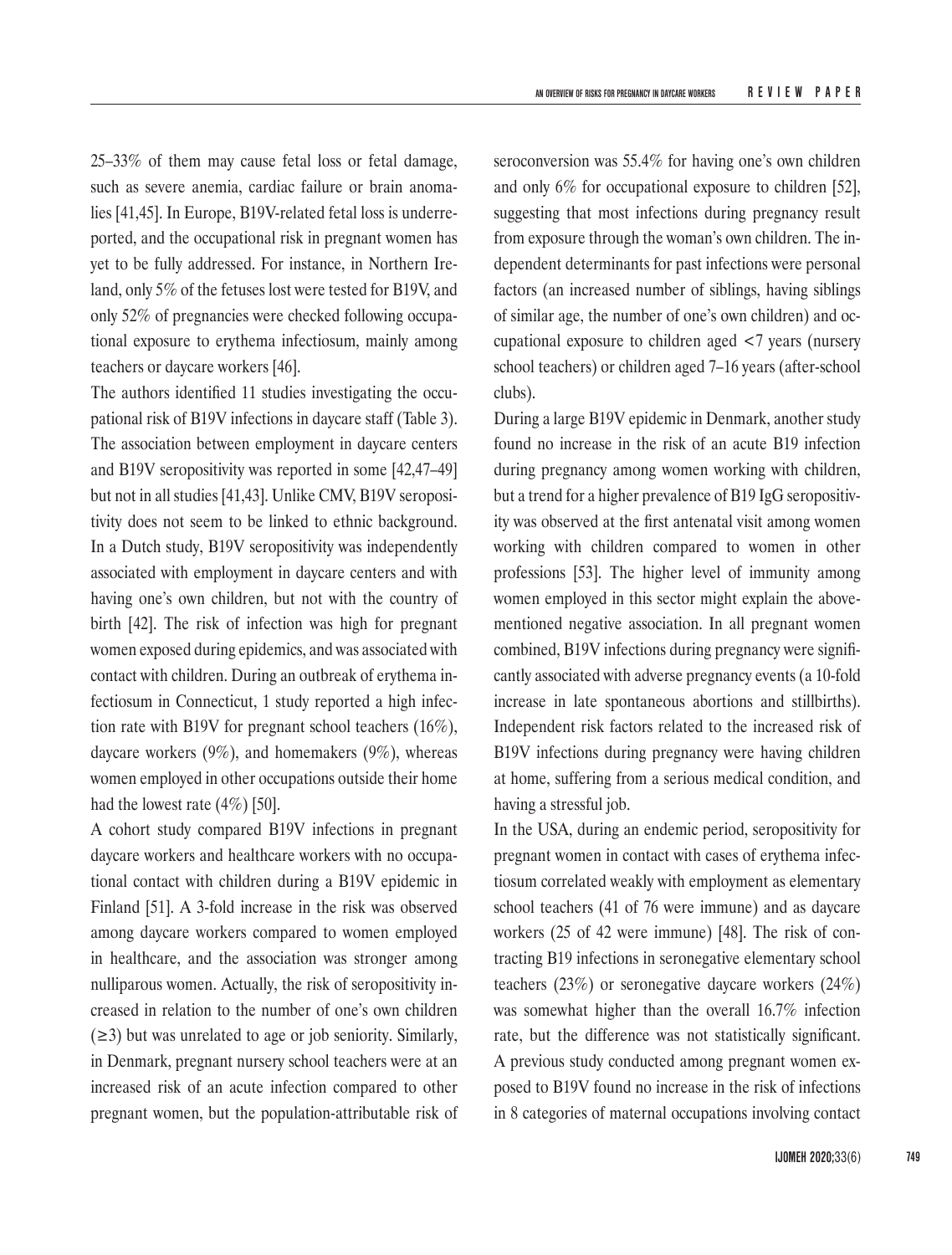with children, but it did report a 3-fold higher risk if their own children were the source of infection [54].

Older studies showed that, among school and daycare staff, 58% had evidence of past infections, and 19% contracted a B19V infection during a large outbreak of erythema infectiosum in Connecticut [49]. The risk of seroconversion was increased for teachers and daycare providers in contact with a larger number of ill children, and with younger children.

In Montreal, B19V seroprevalence among daycare educators was 70% [47]. In daycare educators aged <40 years, a significant association with the length of employment in daycare centers was found. The risk of being seropositive depended on the age of children cared for, and was increased in educators in charge of children aged <18 months or  $\geq$ 36 months compared to those working with children aged 18–36 months.

In summary, daycare workers exhibit a high rate of B19V seropositivity which is also related to personal factors – less to ethnic background than CMV, but strongly linked to having their own children and their number. The risk of seroconversion during an outbreak is thus mainly of concern among nulliparous younger daycare workers who are in contact with larger numbers of ill children and with younger children. This exposure is of greater concern as fetal loss due to a B19V infection seems to be underreported.

#### Other infectious risks

Very high rates of seroprevalence to rubella (98.7%) and varicella (100%) were observed in childcare staff and reference groups in France [43] and the Netherlands [42], and no occupational risks were found. In 2001, in Montreal, an overall seronegativity of 10.2% for rubella was found [55], and the most important predictors of rubella seronegativity for daycare educators were younger age, the lack of rubella vaccination and not having their own children.

# **Final remarks and practical implications for workers' health protection**

This review of the available data suggests that daycare workers are faced with inconsistent reproductive risks for pregnancy problems including spontaneous abortion and congenital malformations. These risks are probably related to infectious agents excreted by children. In addition, a risk of retarded fetal growth could be related to physical constraints. Overall, women working in daycare settings have an increased risk of contracting CMV and B19V infections compared to reference groups, but personal characteristics are also independent determinants of seroprevalence and seroconversion in this occupational group.

## Potential bias and limitations of the studies

Recall bias and low response rates were common among the studies, hinting that some bias may be present. Small study populations, particularly small numbers of exposed cases despite relatively large samples, justify multicenter studies to avoid underpowered epidemiological studies. Potential confounding non-occupational variables should be included when interpreting data such as the socioeconomic status, education, residence, family income, country of birth, delivery age, reproductive history, prenatal care, weight gain during pregnancy, nutrition, smoking, drinking, drugs consumption, etc. [56]. Unfortunately, confounding factors related to lifestyle and health are not available in historical cohort studies or birth certificates. Appropriate comparison groups should be used to control for confounding bias, but reproductive health should not be compared between employed vs. non-employed mothers. Thus, studies in which unexposed groups including employed women with comparable or similar occupations were used as comparison populations are less likely to be biased than where comparison groups included non-employed women or women with different occupations [13]. The relevant time window of exposure must be considered when examining pregnancy outcomes. Generally, the criti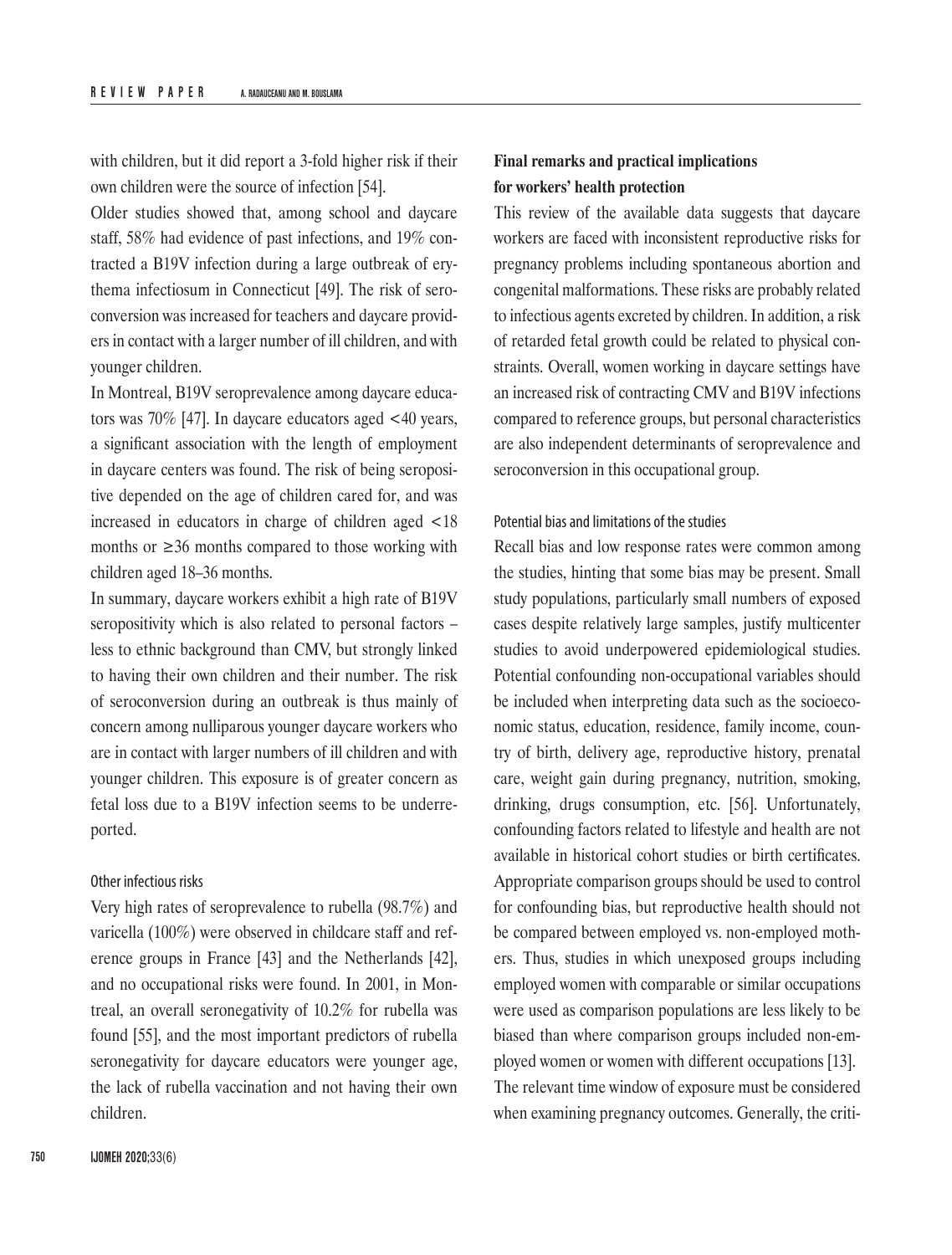cal vulnerability window extends before and during pregnancy, from approximately 1 month before conception, and covers both the pregnancy and the breastfeeding periods. The most vulnerable period of fetal and newborn development is the first trimester, although some effects have been observed in the second and third trimesters. For instance, B19V may cause fetal loss especially in the second half of pregnancy, when other causes of fetal loss are rare [45].

The identification of pregnancy outcomes can be achieved from a variety of sources, such as birth certificates, death certificates, medical records, postal or interviewed questionnaires with parents, surveillance systems like registries, or health surveillance programs. Compared to the data collected by means of questionnaires, medical records and hospital information based on medical diagnoses and recordings at the time of the event afford more sound data [57].

The exposure assessment is an essential problem in occupational studies. In this overview, exposure was simply defined as being employed in a childcare setting and being identified as a childcare provider. Actually, the paucity of the research involving this occupational group did not allow for analyzing specific risk factors.

To avoid biases in future studies, prospective cohorts must be suitably designed to include a large-scale population and a narrow recall period, to improve the estimation of occupational exposures and the quality of outcome assessments, and to collect the potential confounding variables.

#### Preventing infections within childcare centers

Generally, 4 categories of preventive measures can be applied to prevent transmission of infections within a childcare center, i.e., antimicrobial treatment and/or prophylaxis; exclusion or quarantine of ill or infected children; infection prevention through age-appropriate immunization of both staff and children; and environmental controls with regard to hand hygiene, diaper changing practices, surfaces cleaning, or handling food [5]. Moreover, formal

written policies for infection control within childcare and repeated training for staff to prevent transmission of infections should be implemented.

The epidemiology of infections within daycare centers is driven by person-to-person contact, which is common and expected in these settings. Because CMV is transmitted during close contact with child's infected secretions and excretions, good personal hygiene should be practiced, especially by hand-washing after activities such as feeding, bathing, wiping drool or runny nose, or handling child's toys. To reduce the risk of infections, good hand hygiene should be applied to both the staff and children. Hands are best washed in warm, soapy water after removing rings and other jewelry. Alcohol-based hand rubs (hand sanitizers) appear safe to use among children and staff in daycare centers, since no evidence of elevated alcohol concentrations in alcometer readings for children were reported [58].

Diaper changing surfaces should be clearly separated from the food preparation area. Moreover, as much as possible, staff members who care for children using diapers should not be involved in food preparation [5]. Diaper changing surfaces should be non-porous and cleaned with a disinfectant after each change, together with other work surfaces that come in contact with urine or saliva, like toys or countertops.

Exposure to saliva allows direct transfer of the virus to mucous membranes. A simple surgical mask provides equivalent protection against exposure to saliva to an N95 mask, and is associated with better compliance as it does not cause skin irritation [59]. As a reminder, an N95 respirator is a respiratory protective device designed to achieve a very close facial fit and very efficient filtration of airborne particles (the "N95" designation means that when subjected to careful testing, the respirator blocks ≥95% of very small [0.3 μm] test particles).

Protective gloves should be worn during diaper changes and when manipulating children's unclean laundry.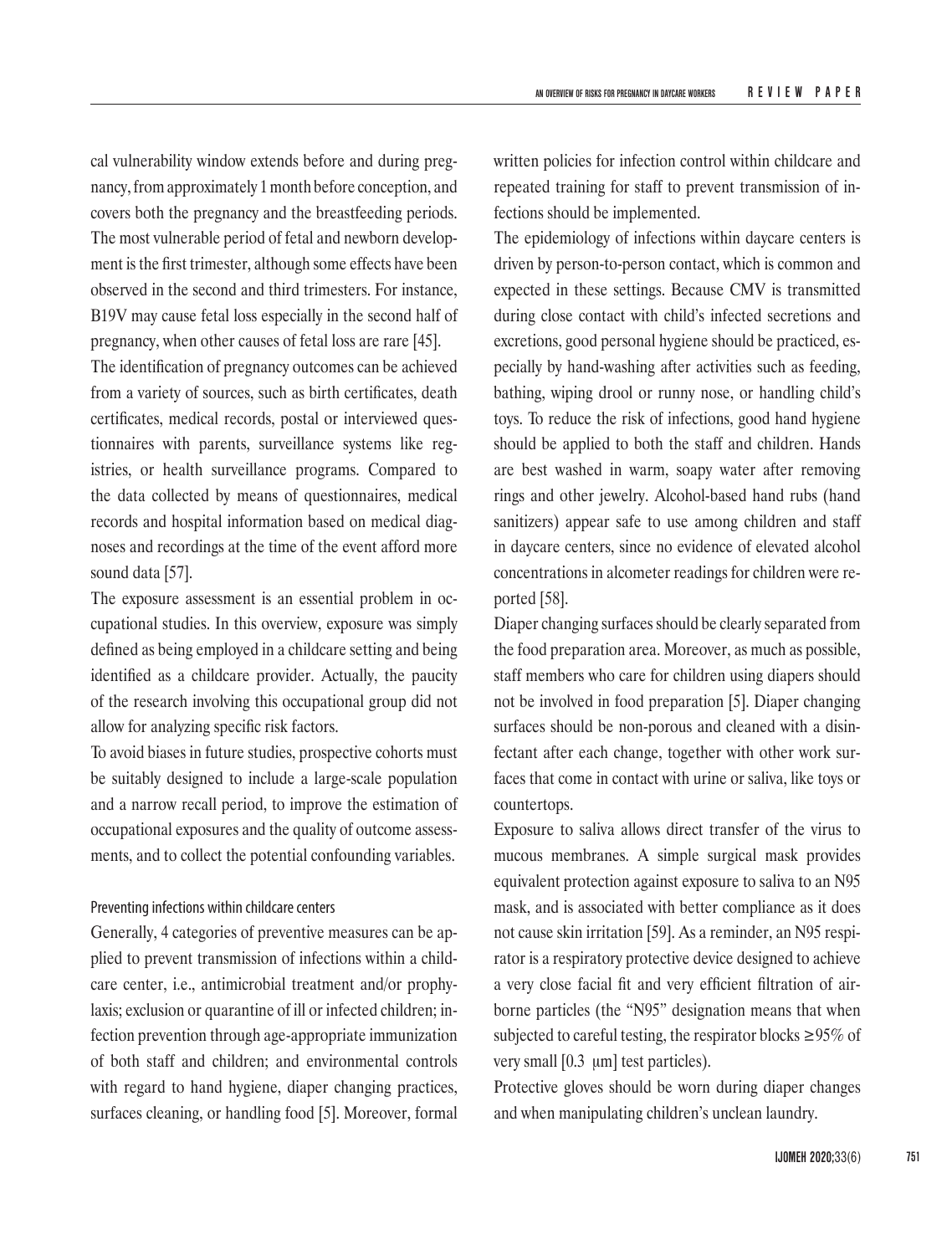Additional hygiene practices such as avoiding intimate contact with the child through kissing, on or near the mouth, sleeping together, sharing towels, washcloths and toothbrushes, and sharing food, drink, cups and plates can also reduce risk of CMV infection.

In summary, CMV transmission can be reduced by avoiding contact with children's excretions and secretions, restricting close contacts with children and washing hands both frequently and regularly.

#### Protection of pregnant workers

A pregnancy intention status is an important determinant of pregnancy-related health behavior and should be considered in prenatal programs. Women should be made aware that unplanned pregnancies are more likely to involve exposure to harmful occupational hazards during the critical vulnerability window for pregnancy outcome. Daycare workers planning a pregnancy may need to be screened for the CMV status before conception. For seronegative workers, hygienic practices to reduce the risk of CMV infection, as washing hands after diaper changes and contact with respiratory secretions, is strongly recommended [30]. Hand-washing, using gloves, and restricting close contacts were successfully used to reduce CMV transmission to pregnant caregivers.

Regulations to reduce contamination levels and to protect women of childbearing age in occupational settings differ between countries and periods. In Germany, daycare providers have implemented working restrictions for pregnant CMV seronegative daycare workers, such as exclusion from professional activities with children aged  $<$ 3 years [44].

It must be emphasized that there is currently no vaccine available for CMV and parvovirus infections. In contrast, vaccination should be strongly encouraged for women employed in the childcare sector who are not immunized against varicella or rubella [43], although immunization with live virus vaccines during pregnancy is not recommended because of the risk of possible vertical transmission. For pregnant childcare staff, guidelines and recommendations relating to infectious diseases, stress and physical requirements have been reviewed elsewhere [6]. Ensuring, when available, age-appropriate vaccination of children and staff in childcare facilities, along with optimal ratios of children to caregivers, represent proven beneficial interventions to reduce infections [5]. It should, nevertheless, be noted that protection against infections does not eliminate other occupational risks for adverse pregnancy outcomes not addressed in this work, such as physical efforts and job stress for daycare providers.

# Dealing with sick children

Updated guidelines on how to manage infectious diseases in childcare and schools provide the staff of childcare facilities with clear and easy-to-use information on the prevention and management of infectious diseases in daycare settings [60]. Childcare centers may thus provide care to healthy and mildly ill children. Sick children may be cared for within larger daycare centers or might be based in a separate facility specifically designed for mildly ill children who are ruled out from systematic childcare activities.

Exclusion as a means of reducing cross-infections has a limited effect as the shedding of infectious agents often precedes an illness and may persist for some time after its symptoms have resolved [5]. In addition, alternative care options for ill children may not always be available, or may be considerably more expensive. Nevertheless, when a child's illness restrains the child from participating in regular activities or requires a level of care that might be detrimental to the other childcare center attendees, an alternative mode of care outside the center appears appropriate. Moreover, certain symptoms displayed by a child, such as high fever, lethargy, difficulty breathing, rash with fever, repeated vomiting, increased production of infectious materials (diarrhea, drooling, conjunctivitis), etc., could be indications that the child has a serious sick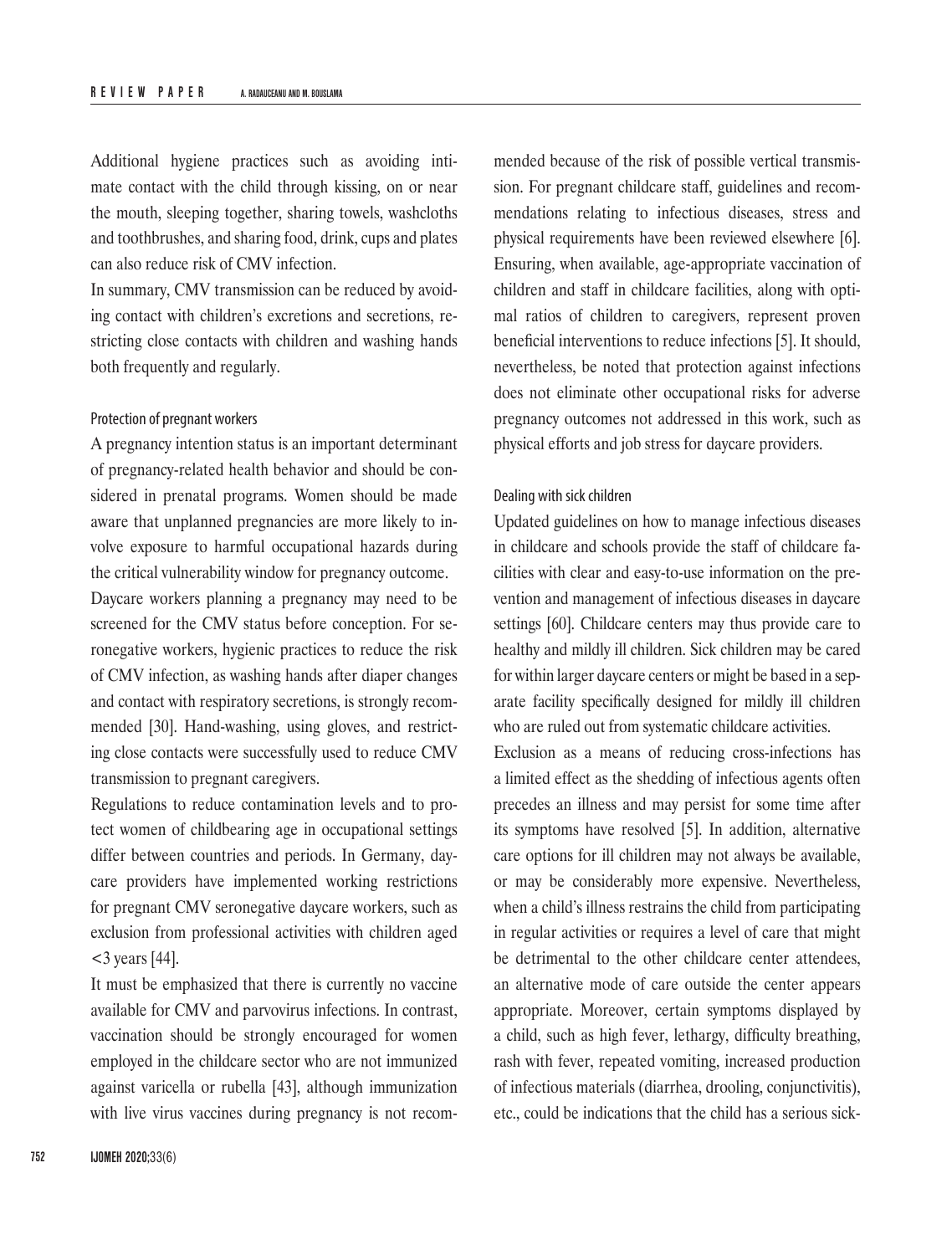ness or the likelihood of secondary transmission of infectious agents, requiring a level of observation not possible in a daycare center.

Specific diseases necessitating exclusion from a daycare facility and the duration of exclusion should be clearly guided by childcare centers policies. Immunocompetent children with B19V or CMV infections do not usually need to be excluded, all the more so CMV is generally clinically quiet in healthy children [28]. Compliance with daycare center policies tends to improve when written policies are individualized for each center [5], and communication between daycare providers and parents is an essential part of promoting these policies. Well-educated parents are thus less likely to bring ill children into the center, and information obtained from the parents (e.g., on how the weekend went) can help the staff to identify a possible problem.

# **CONCLUSIONS**

Working in a daycare setting presents rare and inconsistent risks of adverse pregnancy outcomes. Few studies included the occupational group of daycare providers or tackled the risks for pregnancy in women of childbearing age.

Viral infections represent the most common risk for pregnancy issues in daycare centers. Workers generally exhibit a high rate of past infections, which is also strongly related to personal factors. Among daycare staff, young nulliparous women remain sensitive to infections and are at an increased risk of seroconversion during pregnancy.

Unplanned pregnancies are at a greater risk of exposure to occupational hazards.

Knowledge about the effects of infections, serological screening and monitoring during pregnancy could protect seronegative women from exposure and primary infections.

Vaccination, if applicable, and interventions to educate staff on hygiene measures in the workplace offer the best protection and represent easy-to-implement broad primary prevention strategies for women of childbearing age.

#### **ACKNOWLEDGMENTS**

The authors would like to thank M. Guy Hédelin, INRS- Head of the Department of Epidemiology, for his valuable supervision.

#### **REFERENCES**

- 1. Russell H, Banks J. Pregnancy and Employment: A literature review. Crisis pregnancy programme. HSE Crisis Pregnancy Programme and the Equality Authority; 2011.
- 2. World Health Organization. The 2017 update, Global Health Workforce Statistics. Geneva: The Organization; 2017.
- 3. Quansah R, Jaakkola JJ. Occupational exposures and adverse pregnancy outcomes among nurses: a systematic review and meta-analysis. J Womens Health (Larchmt). 2010; 19(10):1851–62, <https://doi.org/10.1089/jwh.2009.1876>.
- 4. Warembourg C, Cordier S, Garlantezec R. An update systematic review of fetal death, congenital anomalies, and fertility disorders among health care workers. Am J Ind Med. 2017;60(6):578–90, <https://doi.org/10.1002/ajim.22711>.
- 5. Brady MT. Infectious disease in pediatric out-of-home child care. Am J Infect Control. 2005;33(5):276–85, [https://doi.](https://doi.org/10.1016/j.ajic.2004.11.007) [org/10.1016/j.ajic.2004.11.007](https://doi.org/10.1016/j.ajic.2004.11.007).
- 6. Gratz RR, Boulton P. Health considerations for pregnant child care staff. J Pediatr Health Care. 1994;8(1):18–26.
- 7. Adler SP. Screening for cytomegalovirus during pregnancy. Infect Dis Obstet Gynecol. 2011;2011:1–9, [https://doi.](https://doi.org/10.1155/2011/942937) [org/10.1155/2011/942937](https://doi.org/10.1155/2011/942937).
- 8. Nurminen T, Lusa S, Ilmarinen J, Kurppa K. Physical work load, fetal development and course of pregnancy. Scand J Work Environ Health. 1989;15(6):404–14.
- 9. Del Valle JF, Lopez M, Bravo A. Job stress and burnout in residential child care workers in Spain. Psicothema. 2007;19(4):610–5.
- 10. Moher D, Liberati A, Tetzlaff J, Altman DG. Preferred reporting items for systematic reviews and meta-analyses: the PRISMA statement. PLoS Med. 2009;6(7):e1000097, <https://doi.org/10.1371/journal.pmed.1000097>.
- 11. Vandenbroucke JP, von Elm E, Altman DG, Gotzsche PC, Mulrow CD, Pocock SJ, et al. Strengthening the Reporting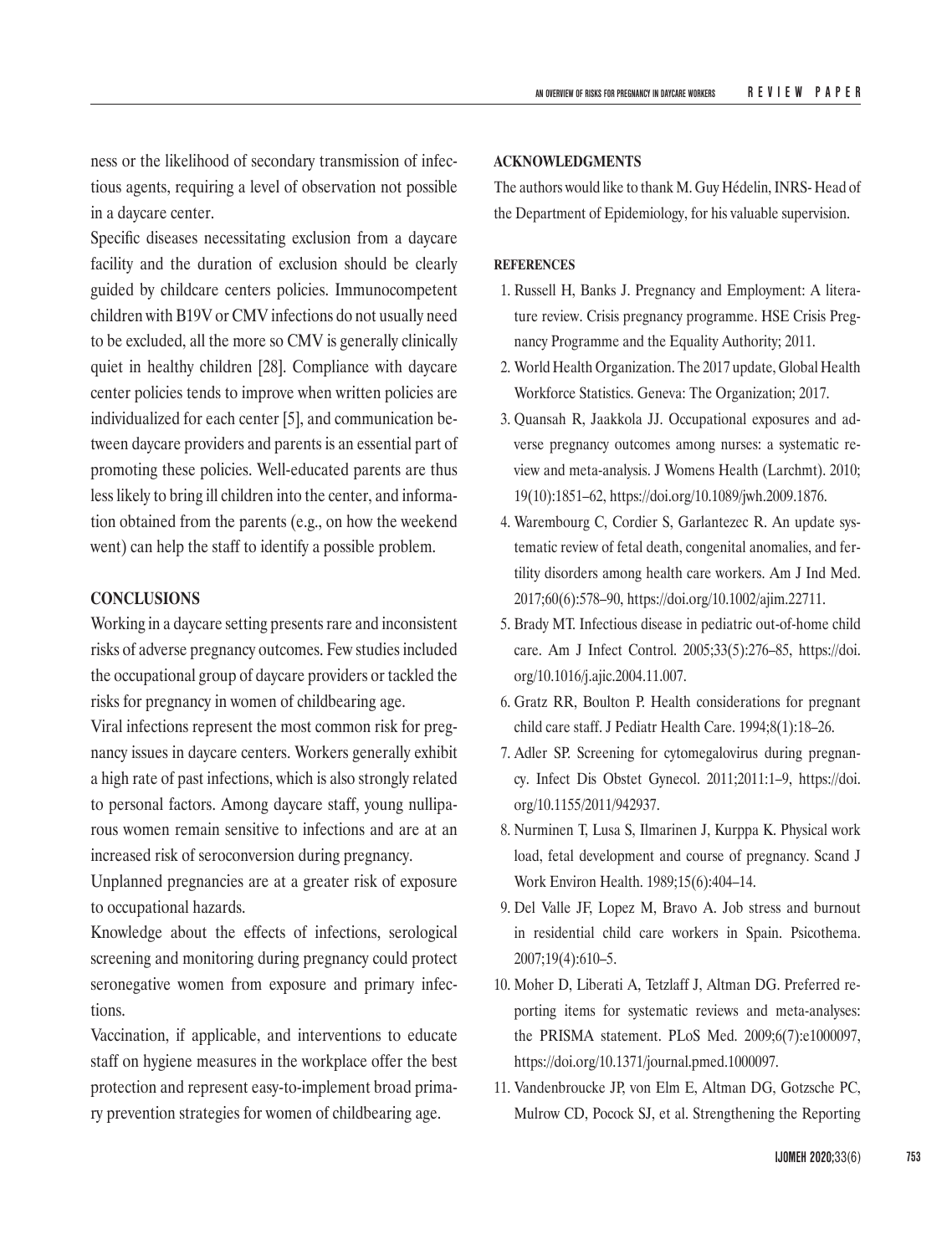of Observational Studies in Epidemiology (STROBE): explanation and elaboration. PLoS Med. 2007;4(10):e297, <https://doi.org/10.1371/journal.pmed.0040297>.

- 12. Rocheleau CM, Bertke SJ, Lawson CC, Romitti PA, Desrosiers TA, Agopian AJ, et al. Factors associated with employment status before and during pregnancy: Implications for studies of pregnancy outcomes. Am J Ind Med. 2017;60(4):329–41, <https://doi.org/10.1002/ajim.22700>.
- 13. Savitz DA, Whelan EA, Rowland AS, Kleckner RC. Maternal employment and reproductive risk factors. Am J Epidemiol. 1990;132(5):933–45.
- 14. Adler SP. Cytomegalovirus and child day care. Evidence for an increased infection rate among day-care workers. New Eng J Med. 1989;321(19):1290–6, [https://doi.org/10.1056/](https://doi.org/10.1056/NEJM198911093211903) [NEJM198911093211903](https://doi.org/10.1056/NEJM198911093211903).
- 15. McDonald AD, McDonald JC, Armstrong B, Cherry NM, Cote R, Lavoie J, et al. Congenital defects and work in pregnancy. Br J Ind Med. 1988;45(9):581–8, [https://doi.org/](https://doi.org/10.1136/oem.45.9.581) [10.1136/oem.45.9.581](https://doi.org/10.1136/oem.45.9.581).
- 16. McDonald AD, McDonald JC, Armstrong B, Cherry N, Delorme C, Nolin AD, et al. Occupation and pregnancy outcome. Br J Ind Med. 1987;44(8):521–6, [https://doi.org/](https://doi.org/10.1136/oem.44.8.521) [10.1136/oem.44.8.521](https://doi.org/10.1136/oem.44.8.521).
- 17. McDonald AD, McDonald JC, Armstrong B, Cherry NM, Cote R, Lavoie J, et al. Fetal death and work in pregnancy. Br J Ind Med. 1988;45(3):148–57, [https://doi.org/10.1136/](https://doi.org/10.1136/oem.45.3.148) [oem.45.3.148](https://doi.org/10.1136/oem.45.3.148).
- 18. McDonald AD, McDonald JC, Armstrong B, Cherry NM, Nolin AD, Robert D. Prematurity and work in pregnancy. Br J Ind Med. 1988;45(1):56–62, [https://doi.org/10.1136/](https://doi.org/10.1136/oem.45.1.56) [oem.45.1.56.](https://doi.org/10.1136/oem.45.1.56)
- 19. Luke B, Mamelle N, Keith L, Munoz F, Minogue J, Papiernik E, et al. The association between occupational factors and preterm birth: a United States nurses' study. Research Committee of the Association of Women's Health, Obstetric, and Neonatal Nurses. Am J Obstet Gynecol. 1995;173(3 Pt 1):849–62, [https://doi.org/10.1016/0002-9378](https://doi.org/10.1016/0002-9378(95)90354-2) [\(95\)90354-2](https://doi.org/10.1016/0002-9378(95)90354-2).
- 20. Armstrong BG, Nolin AD, McDonald AD. Work in pregnancy and birth weight for gestational age. Br J Ind Med. 1989;46(3):196–9, <https://doi.org/10.1136/oem.46.3.196>.
- 21. Mamelle N, Laumon B, Lazar P. Prematurity and occupational activity during pregnancy. Am J Epidemiol. 1984;119(3):309–22, [https://doi.org/10.1093/oxfordjournals.](https://doi.org/10.1093/oxfordjournals.aje.a113750) [aje.a113750](https://doi.org/10.1093/oxfordjournals.aje.a113750).
- 22. Gothe CJ, Hillert L. Spontaneous abortions and work in day nurseries. Acta Obstet Gynecol Scand. 1992;71(4):284–92.
- 23. Riipinen A, Sallmen M, Taskinen H, Koskinen A, Lindbohm ML. Pregnancy outcomes among daycare employees in Finland. Scand J Work Environ Health. 2010;36(3):222–30.
- 24. LinS, Herdt-LosavioML, ChapmanBR, MunsieJP, OlshanAF, Druschel CM. Maternal occupation and the risk of major birth defects: a follow-up analysis from the National Birth Defects Prevention Study. Int J Hyg Environ Health. 2013;216(3): 317–23, <https://doi.org/10.1016/j.ijheh.2012.05.006>.
- 25. Olsen JH, de Nully Brown P, Schulgen G, Jensen OM. Parental employment at time of conception and risk of cancer in offspring. Eur J Cancer. 1991;27(8):958–65, [https://doi.](https://doi.org/10.1016/0277-5379(91)90258-f) [org/10.1016/0277-5379\(91\)90258-f](https://doi.org/10.1016/0277-5379(91)90258-f).
- 26. Hersoug LG, Benn CS, Simonsen JB, Kamper-Jorgensen M, Linneberg A. Maternal employment in child-care institutions and the risk of infant wheeze and atopic dermatitis in the offspring. Pediatr Allergy Immunol. 2008;19(8):688–95, <https://doi.org/10.1111/j.1399-3038.2008.00722.x>.
- 27. Lamarre V, Gilbert NL, Rousseau C, Gyorkos TW, Fraser WD. Seroconversion for cytomegalovirus infection in a cohort of pregnant women in Quebec, 2010–2013. Epidemiol Infect. 2016;144(8):1701–9, [https://doi.org/10.1017/](https://doi.org/10.1017/S0950268815003167) [S0950268815003167](https://doi.org/10.1017/S0950268815003167).
- 28. Johnson J, Anderson B, Pass RF. Prevention of maternal and congenital cytomegalovirus infection. Clin Obstet Gynecol. 2012;55(2):521–30, [https://doi.org/10.1097/GRF.0b01](https://doi.org/10.1097/GRF.0b013e3182510b7b) [3e3182510b7b](https://doi.org/10.1097/GRF.0b013e3182510b7b).
- 29. Tookey P, Peckham CS. Does cytomegalovirus present an occupational risk? Arch Dis Child. 1991;66(9):1009–10, [https://](https://doi.org/10.1136/adc.66.9.1009) [doi.org/10.1136/adc.66.9.1009](https://doi.org/10.1136/adc.66.9.1009).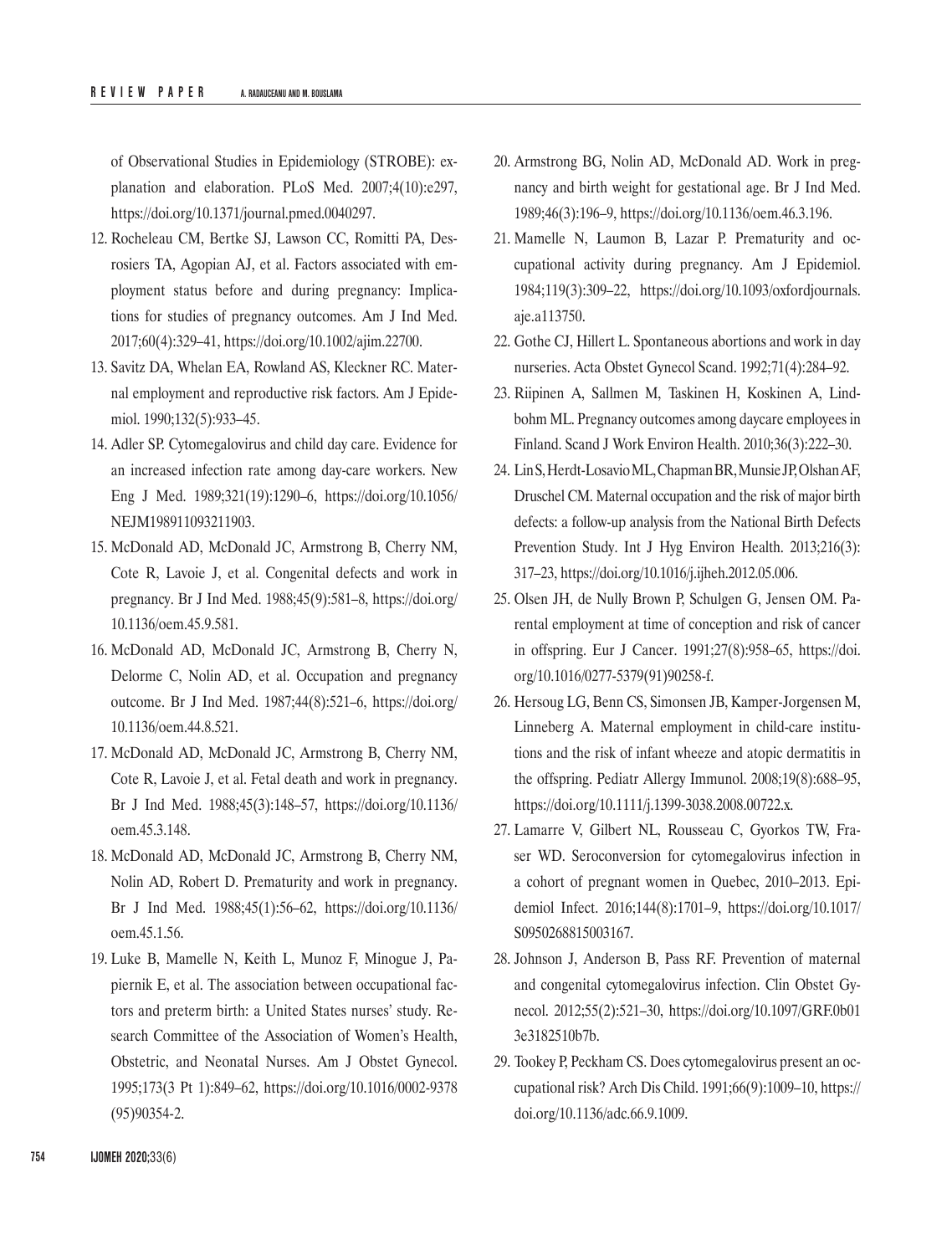- 30. Friedman S, Ford-Jones EL. Congenital cytomegalovirus infection – An update. Paediatr Child Health. 1999;4(1):35–8, <https://doi.org/10.1093/pch/4.1.35>.
- 31. Adler SP. Cytomegalovirus and pregnancy. Curr Opin Obstet Gynecol. 1992;4(5):670–75.
- 32. Joseph SA, Beliveau C, Muecke CJ, Rahme E, Soto JC, Flowerdew G, et al. Cytomegalovirus as an occupational risk in daycare educators. Paediatr Child Health. 2006;11(7):401–7, <https://doi.org/10.1093/pch/11.7.401>.
- 33. Ford-Jones EL, Kitai I, Davis L, Corey M, Farrell H, Petric M, et al. Cytomegalovirus infections in Toronto child-care centers: a prospective study of viral excretion in children and seroconversion among day-care providers. Pediatr Infect Dis J. 1996;15(6):507–14.
- 34. Jackson LA, Stewart LK, Solomon SL, Boase J, Alexander ER, Heath JL, et al. Risk of infection with hepatitis A, B or C, cytomegalovirus, varicella or measles among child care providers. Pediatr Infect Dis J. 1996;15(7):584–9.
- 35. Joseph SA, Beliveau C, Muecke CJ, Rahme E, Soto JC, Flowerdew G, et al. Risk factors for cytomegalovirus seropositivity in a population of day care educators in Montreal, Canada. Occup Med (Lond). 2005;55(7):564–7.
- 36. Murph JR, Baron JC, Brown CK, Ebelhack CL, Bale JF Jr. The occupational risk of cytomegalovirus infection among day-care providers. JAMA. 1991;265(5):603–8.
- 37. Pass RF, Hutto C, Lyon MD, Cloud G. Increased rate of cytomegalovirus infection among day care center workers. Pediatr Infect Dis J. 1990;9(7):465–70.
- 38. Soto JC, Vincelette J, Belanger L. Cytomegalovirus infection as an occupational hazard among women employed in day-care centers. Pediatrics. 1994;94(Suppl):S1031.
- 39. Volpi A, Pica F, Cauletti M, Pana A, Rocchi G. Cytomegalovirus infection in day care centers in Rome, Italy: viral excretion in children and occupational risk among workers. J Med Virol. 1988;26(2):119–25.
- 40. Kiss P, De Bacquer D, Sergooris L, De Meester M, Vanhoorne M. Cytomegalovirus infection: An occupational hazard to kindergarten teachers working with children aged

2.5–6 years. Int J Occup Environ Health. 2002;8(2):79–86, <https://doi.org/10.1179/107735202800338966>.

- 41. Stelma FF, Smismans A, Goossens VJ, Bruggeman CA, Hoebe CJ. Occupational risk of human Cytomegalovirus and Parvovirus B19 infection in female day care personnel in the Netherlands; a study based on seroprevalence. Eur J Clin Microbiol Infect Dis. 2009;28(4):393–7, [https://doi.org/](https://doi.org/10.1007/s10096-008-0635-y) [10.1007/s10096-008-0635-y](https://doi.org/10.1007/s10096-008-0635-y).
- 42. Van Rijckevorsel GG, Bovee LP, Damen M, Sonder GJ, Schim van der Loeff MF, van den Hoek A. Increased seroprevalence of IgG-class antibodies against cytomegalovirus, parvovirus B19, and varicella-zoster virus in women working in child day care. BMC Public Health. 2012;12:475, [https://](https://doi.org/10.1186/1471-2458-12-475) [doi.org/10.1186/1471-2458-12-475](https://doi.org/10.1186/1471-2458-12-475).
- 43. De Villemeur AB, Gratacap-Cavallier B, Casey R, Baccard-Longere M, Goirand L, Seigneurin JM, et al. Occupational risk for cytomegalovirus, but not for parvovirus B19 in child-care personnel in France. J Infect. 2011;63(6):457–67, <https://doi.org/10.1016/j.jinf.2011.06.012>.
- 44. Stranzinger J, Kozak A, Schilgen B, Paris D, Nießen T, Schmidt L, et al. Are female daycare workers at greater risk of cytomegalovirus infection? A secondary data analysis of CMV seroprevalence between 2010 and 2013 in Hamburg, Germany. GMS Hyg Infect Control. 2016;11:Doc09, [https://](https://doi.org/10.3205/dgkh000269) [doi.org/10.3205/dgkh000269](https://doi.org/10.3205/dgkh000269).
- 45. Ornoy A, Ergaz Z. Parvovirus B19 infection during pregnancy and risks to the fetus. Birth Defects Res. 2017;109(5):311– 23, <https://doi.org/10.1002/bdra.23588>.
- 46. Watt AP, Brown M, Pathiraja M, Anbazhagan A, Coyle PV. The lack of routine surveillance of Parvovirus B19 infection in pregnancy prevents an accurate understanding of this regular cause of fetal loss and the risks posed by occupational exposure. J Med Microbiol. 2013;62(Pt 1):86–92, [https://doi.](https://doi.org/10.1099/jmm.0.046714-0) [org/10.1099/jmm.0.046714-0](https://doi.org/10.1099/jmm.0.046714-0).
- 47. Gilbert NL, Gyorkos TW, Beliveau C, Rahme E, Muecke C, Soto JC. Seroprevalence of parvovirus B19 infection in daycare educators. Epidemiol Infect. 2005;133(2):299–304, <https://doi.org/10.1017/s0950268804003474>.